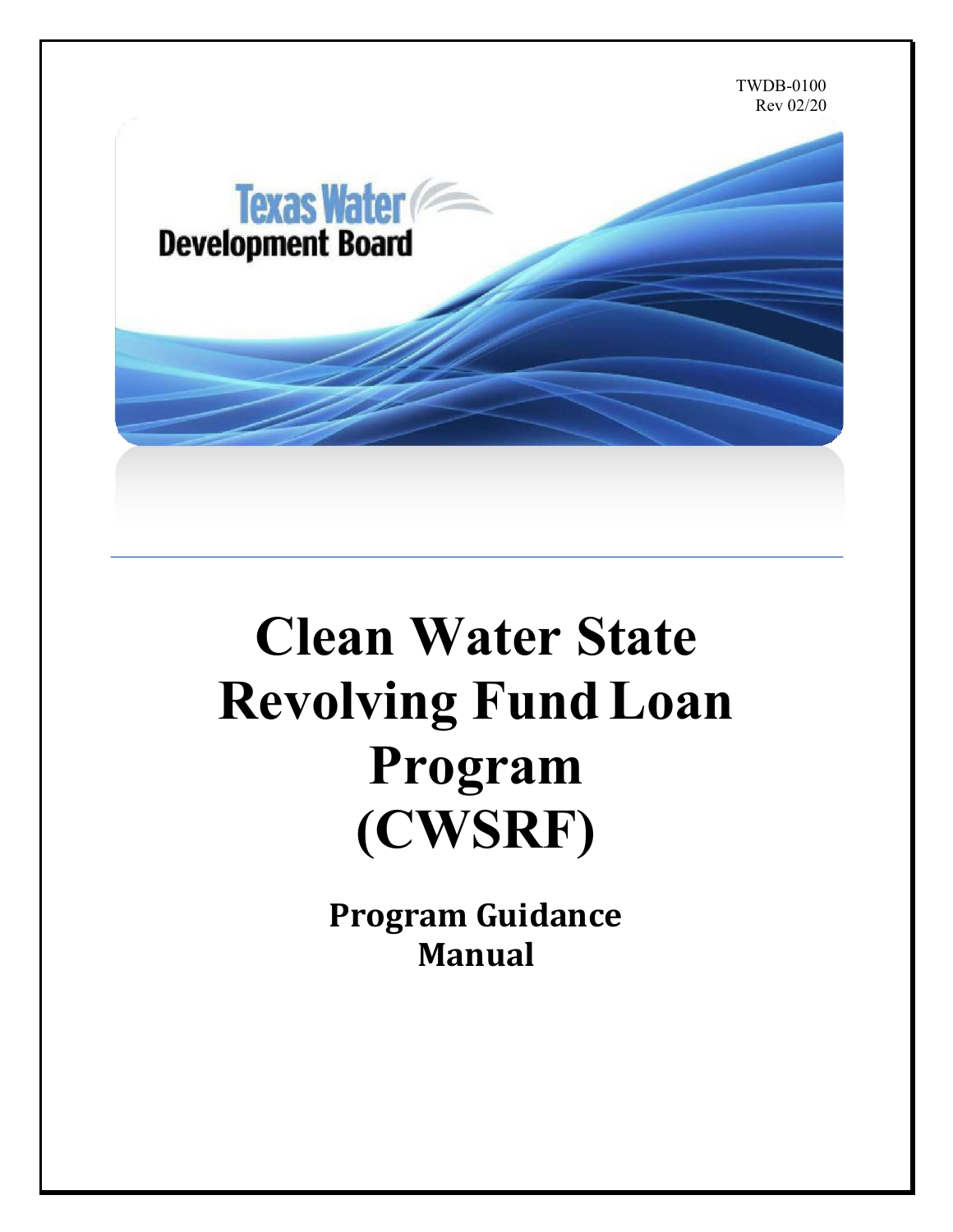## **Table of Contents**

| I.  |  |  |  |  |
|-----|--|--|--|--|
| Π.  |  |  |  |  |
|     |  |  |  |  |
|     |  |  |  |  |
|     |  |  |  |  |
| Ш.  |  |  |  |  |
| IV. |  |  |  |  |
|     |  |  |  |  |
|     |  |  |  |  |
|     |  |  |  |  |
|     |  |  |  |  |
|     |  |  |  |  |
|     |  |  |  |  |
|     |  |  |  |  |
| V.  |  |  |  |  |
|     |  |  |  |  |
|     |  |  |  |  |
|     |  |  |  |  |
| VI. |  |  |  |  |
|     |  |  |  |  |
|     |  |  |  |  |
|     |  |  |  |  |
|     |  |  |  |  |
|     |  |  |  |  |
|     |  |  |  |  |
|     |  |  |  |  |
|     |  |  |  |  |
|     |  |  |  |  |
|     |  |  |  |  |
|     |  |  |  |  |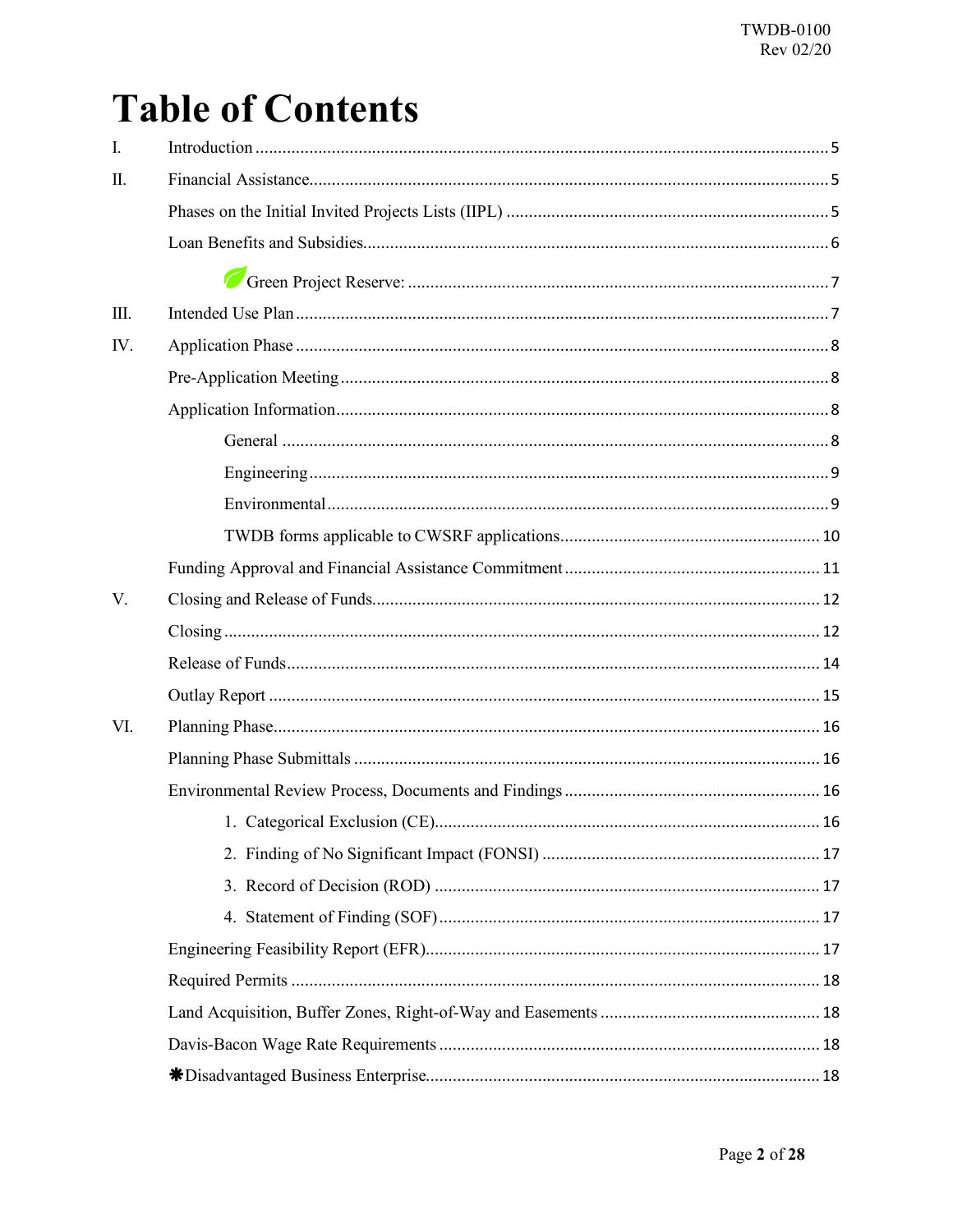| VII.  |       |  |  |  |  |  |
|-------|-------|--|--|--|--|--|
|       |       |  |  |  |  |  |
|       |       |  |  |  |  |  |
|       |       |  |  |  |  |  |
| VIII. |       |  |  |  |  |  |
|       | a.    |  |  |  |  |  |
|       |       |  |  |  |  |  |
|       |       |  |  |  |  |  |
|       |       |  |  |  |  |  |
|       | $b$ . |  |  |  |  |  |
|       |       |  |  |  |  |  |
|       | c.    |  |  |  |  |  |
|       | d.    |  |  |  |  |  |
|       | e.    |  |  |  |  |  |
| IX.   |       |  |  |  |  |  |
|       |       |  |  |  |  |  |
|       |       |  |  |  |  |  |
|       |       |  |  |  |  |  |
|       |       |  |  |  |  |  |
|       |       |  |  |  |  |  |
|       |       |  |  |  |  |  |
|       |       |  |  |  |  |  |
|       |       |  |  |  |  |  |
|       |       |  |  |  |  |  |
|       |       |  |  |  |  |  |
|       |       |  |  |  |  |  |
| X.    |       |  |  |  |  |  |
|       |       |  |  |  |  |  |
|       |       |  |  |  |  |  |
|       |       |  |  |  |  |  |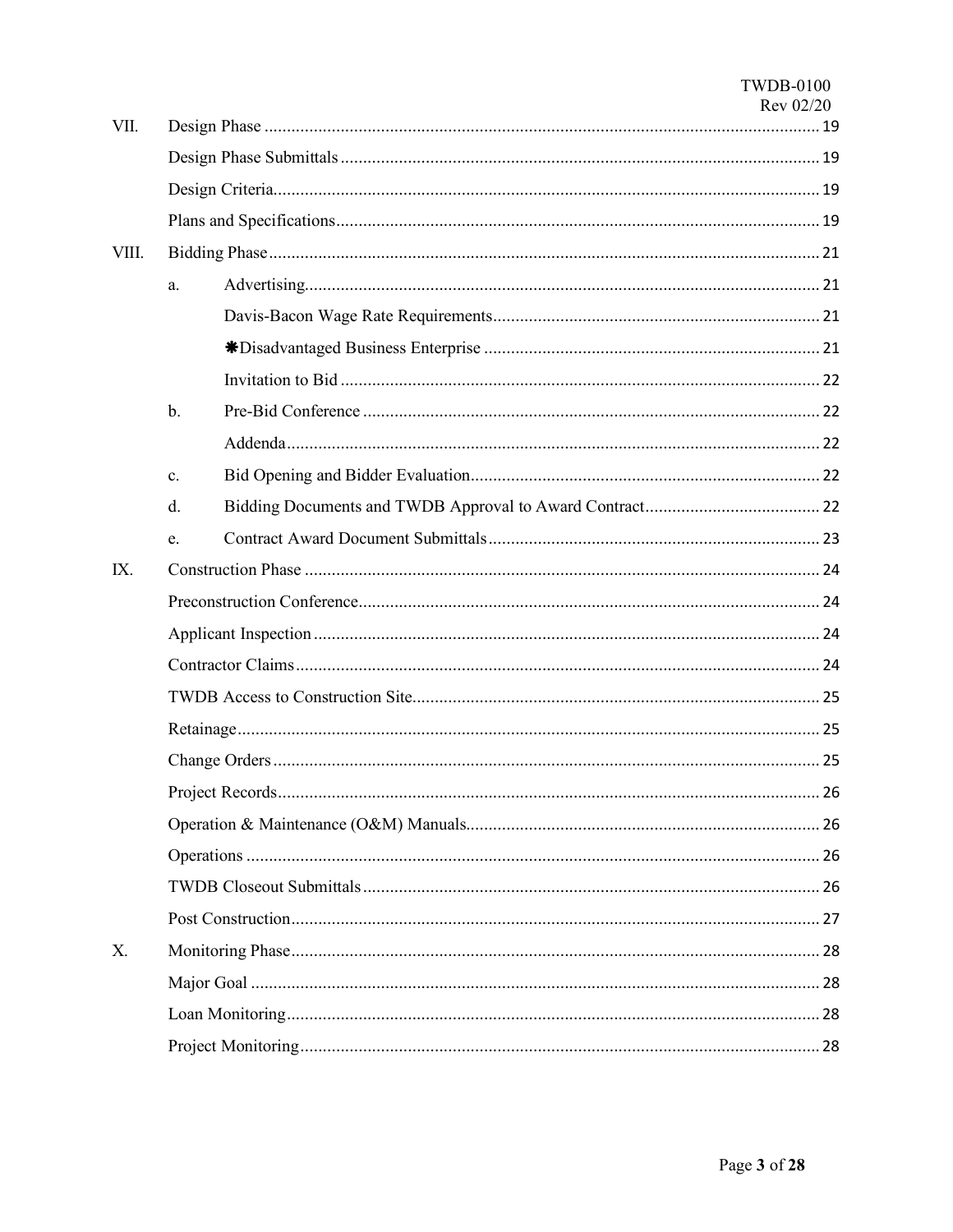Forms and Guidance materials referenced throughout this manual are available through the TWDB's website: <https://www.twdb.texas.gov/financial/instructions/index.asp>

Use the Search box of the Finance & Construction Assistance Guidance and Forms Library on the webpage to type in the form or guidance number needed.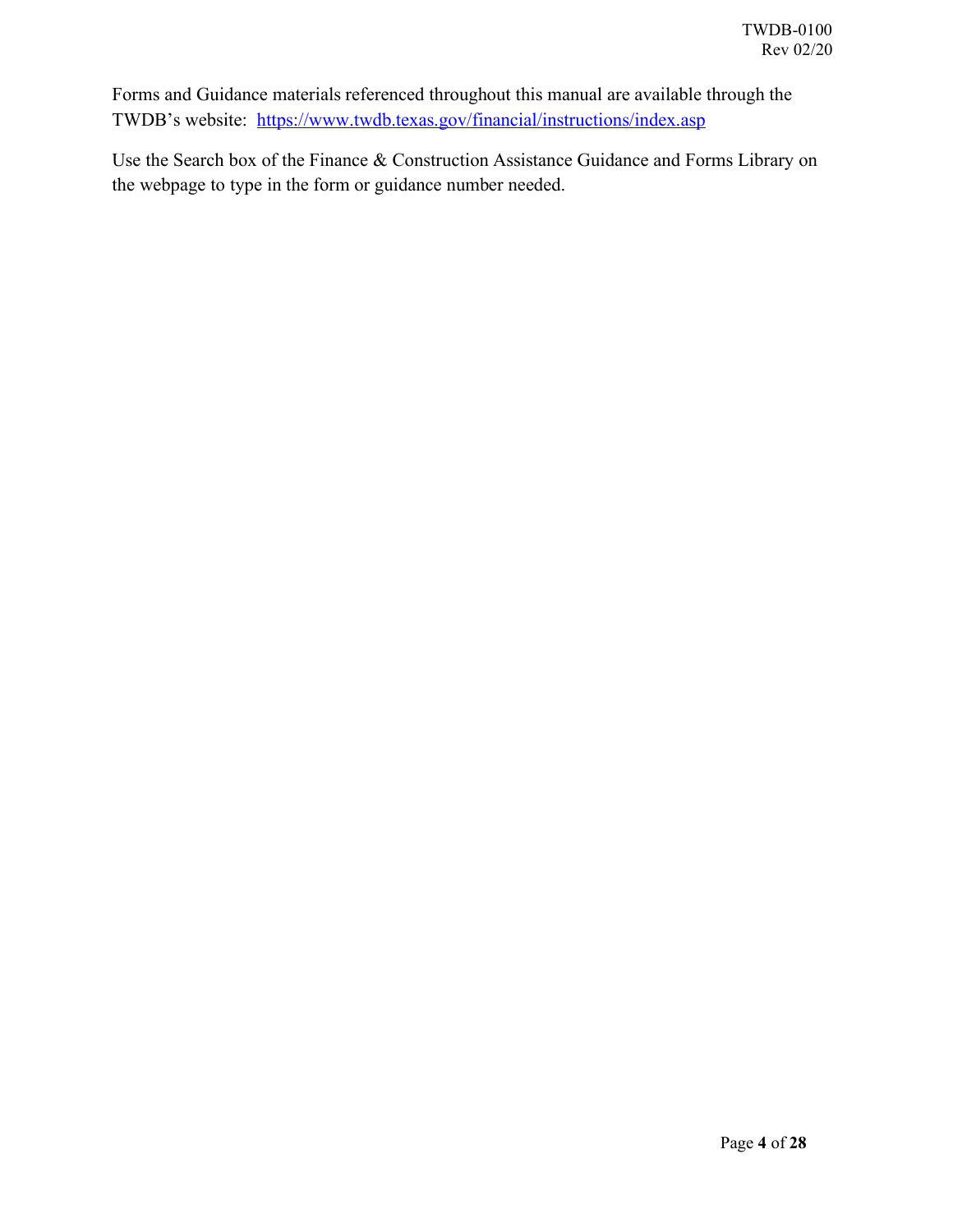### <span id="page-4-0"></span>**I. Introduction**

The Clean Water State Revolving Fund (CWSRF) Program is administered for the U.S. Environmental Protection Agency (EPA) and the State of Texas by the Texas Water Development Board (TWDB). The program provides low interest loans and principal forgiveness to eligible applicants for activities such as:

- the construction of and improvements to wastewater treatment and collection facilities;
- projects that facilitate compliance with wastewater regulations;
- projects that significantly further the health protection objectives of the Clean Water Act;
- projects implementing a non-point source program;
- developing and implementing management plans for bays and estuaries, and
- projects that provide measures to manage, reduce, treat, or recapture stormwater of subsurface drainage water.

This manual provides basic information for Applicant's and their consultants to understand how the TWDB's CWSRF Program works and to comply with the Program's rules and requirements, which are provided in [31 Texas Administrative Code \(TAC\) Chapter 375.](https://texreg.sos.state.tx.us/public/readtac$ext.ViewTAC?tac_view=4&ti=31&pt=10&ch=375)

## <span id="page-4-1"></span>**II. Financial Assistance**

Financial assistance is available for any or all phases of a project, including planning, acquisition, design and construction, and for refinancing existing debt. Based on an evaluation of the Applicant's [Project Information Form \(](https://www.twdb.texas.gov/financial/programs/cwsrf/pif.asp)PIF), the financial assistance application and availability of funds, the Executive Administrator will make a recommendation that includes the project phase funding to be considered by the Board. Applicants may be required to segment funding depending on the project's readiness to proceed to construction.

#### <span id="page-4-2"></span>**Phases on the Initial Invited Projects Lists (IIPL)**

#### **1. Pre-Design Funding Option (or Planning, Acquisition, Design and ConstructionFunding)**

The pre-design funding option allows an applicant to receive a single commitment for all phases of a project. The construction portion of the project must be deemed ready to proceed before funds for the construction phase will be released.

#### **2. Construction Funding Only**

All projects that were determined to be ready to proceed to construction based on the current status of their planning, acquisition, and design activities will receive an invitation to fund the construction portion of the project.

#### **3. Planning, Acquisition, and Design Funding**

A project on the IIPL that has not completed planning, acquisition, and design activities and was not deemed ready to proceed to construction may receive an invitation to fund only the PAD portion of the project.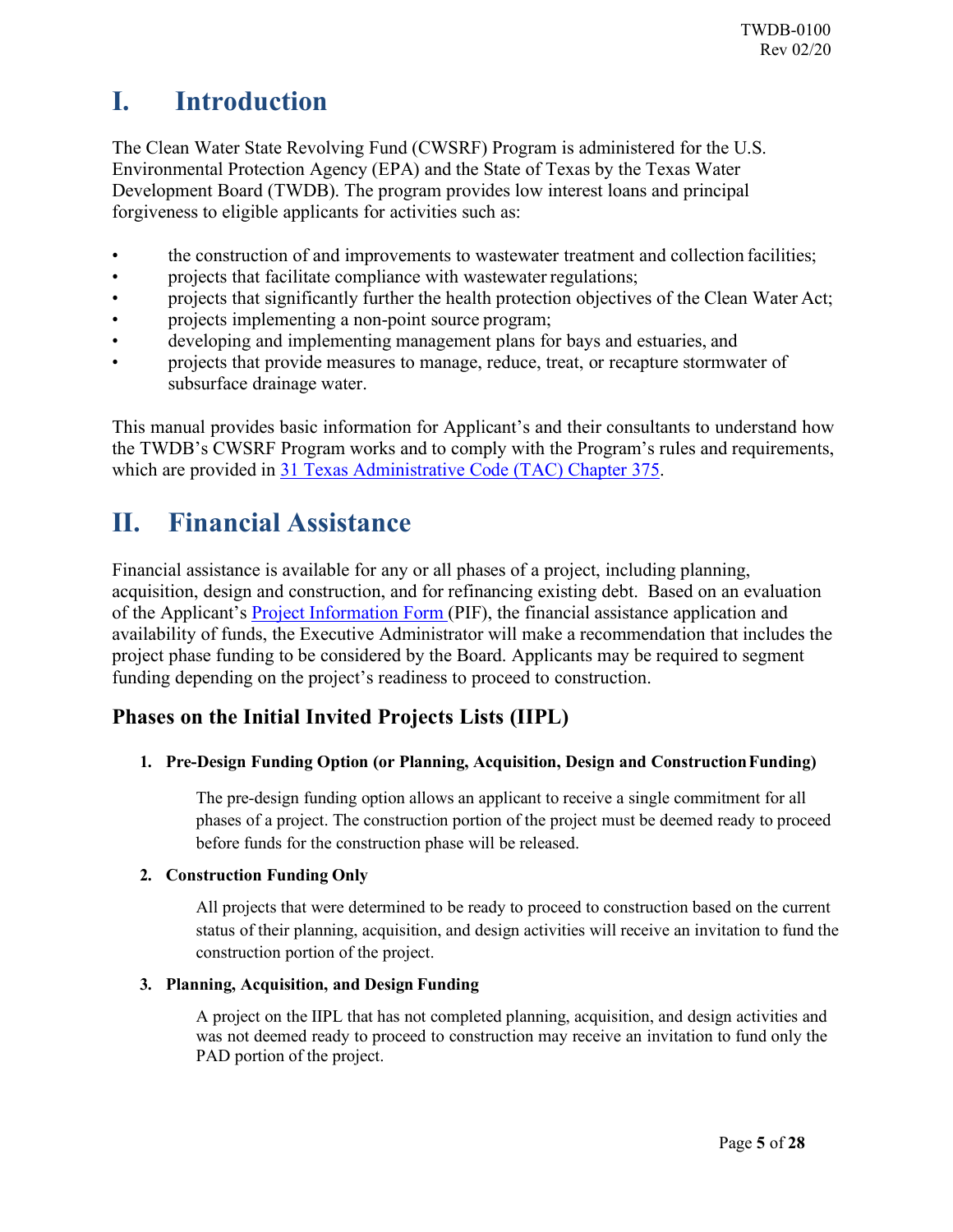4. **Refinancing.** Funds for refinancing are available when (a) the project complies with all of the CWSRF Program rules and requirements, including evidence that the environmental review and engineering criteria considered by the original lender were conducted in a manner consistent with the criteria in 31 TAC, Chapter 375 and (b) the federal tax regulations allow such refinancing.

#### <span id="page-5-0"></span>**Loan Benefits and Subsidies**

The CWSRF Program offers fixed interest rates significantly below the market rate based on the Applicant's underlying credit rating.

The CWSRF has two types of projects: Equivalency and Non-Equivalency.

Equivalency (Federal Requirements) - A portion of the CWSRF funds must follow all federal requirements. These projects are referred to as Equivalency projects.

Non-Equivalency (State Requirements) - Non-Equivalency financial assistance is not subject to all federal requirements. They must comply; however, with some federal requirements such as the requirement to perform a National Environmental Policy Act-like environmental review and adhere to all federal anti-discrimination laws. This type of assistance offers less of an interest rate reduction from the applicable market rate than Equivalency projects.

Rates for a specific funding year can be found in the applicable [Intended Use Plan \(](https://www.twdb.texas.gov/financial/programs/CWSRF/)IUP). For more information on the IUP, see Section III of this guidance document. Repayment periods can be offered for up to 30 years for any phase of an eligible project, however, the term of a loan may not exceed to the projected useful life of the project. The TWDB also offers multi-year commitments to assist applicants that need to fund large projects over a period of time.

Additional subsidization for qualifying disadvantaged communities and green projects may also be available. The total amount of additional loan subsidization available and the eligibility criteria for disadvantaged communities are identified each year in the Intended Use Plan (IUP). The guidance for determining eligibility for the Green Project subsidy, [TWDB-0161](https://www.twdb.texas.gov/financial/instructions/index.asp)  $\bullet$  is available on the TWDB's website. Additional subsidies are highly competitive; therefore, eligible Applicant's seeking additional subsidies should consider the following guidelines for the best chances to receive subsidy:

- $\checkmark$  Submit a [Project Information Form \(](https://www.twdb.texas.gov/financial/programs/cwsrf/pif.asp)PIF) during the annual CWSRF project solicitation period to ensure the project is scored, ranked and listed in the IUP in time for the first cycle of funding invitations.
- $\checkmark$  After TWDB approves the Intended Use Plan, the first round of funding invitations will be distributed. The invitations to apply will include a deadline to submit an application. Make sure to submit a complete application by the deadline.
- $\checkmark$  Be aware that an application which includes additional subsidies funding may be bypassed if it is submitted late or is incomplete. If your application is incomplete, you will have fourteen (14) days from receipt of the incomplete application notice to remedy any deficiency.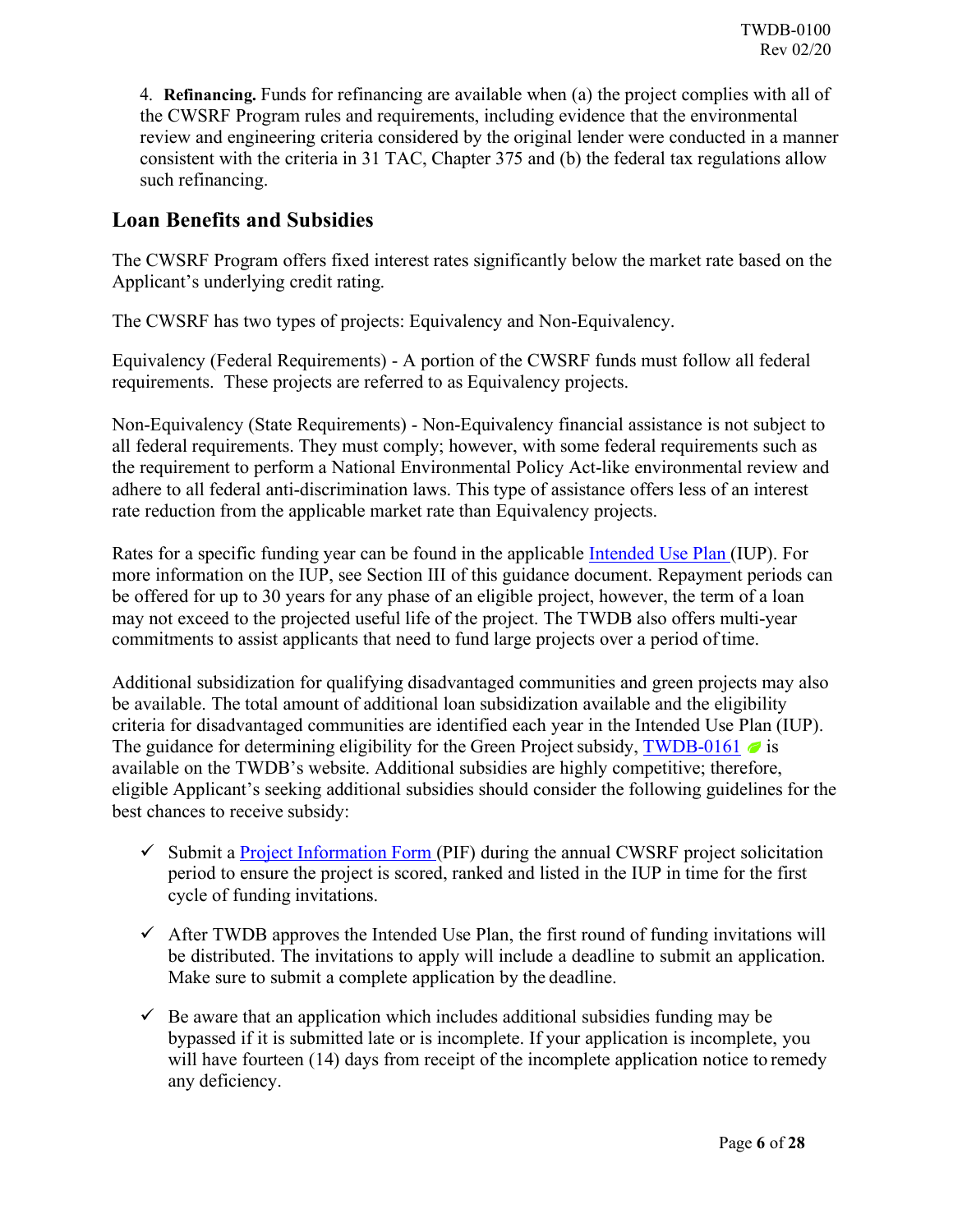Due to the high demand and limited availability of subsidized funding, it is imperative that applicants offered these funds proceed in a timely manner. Therefore, the TWDB has established commitment timeframes for projects that qualify and have been designated to receive additional subsidization in the form of principal forgiveness. If an applicant does not proceed through the application process and obtain a funding commitment within four (4) months, the additional subsidization may be re-allocated to another eligible project. In extenuating circumstances, TWDB may grant an extension of time for obtaining a commitment if an applicant demonstrates sufficient reason for a delay.

- $\checkmark$  Stay in close contact with the [Regional Team Manager f](https://www.twdb.texas.gov/financial/programs/swift/regional_project_teams.asp)or the latest information on available subsidization and any additional details that may change in the IUP from yearto year. The Regional Team Manager is your central point of contact and will work diligently to ensure that you are able to capitalize on any and all benefits available to you.
- $\checkmark$  Even though the best chance of receiving additional subsidization is on the initial invitation round, project may be submitted year-round and receive additional subsidization if available.

#### <span id="page-6-0"></span>**Green Project Reserve:**

Your project (or project component) may qualify for additional subsidization as "green" if the primary purpose of the project (or project component) qualifies under EPA rules as green infrastructure, energy efficient, water efficient, or other environmentally innovative activity.

For further information go to the TWDB [Green Project Reserve w](https://www.twdb.texas.gov/financial/programs/green/index.asp)eb page and review the TWDB guidance [\(TWDB-0161\)](https://www.twdb.texas.gov/financial/instructions/index.asp) for determining project eligibility with the Green Project Reserve.

#### <span id="page-6-1"></span>**III. Intended Use Plan**

The Intended Use Plan (IUP) is produced each year and provides information related to the funds available through the CWSRF and itemizes how those funds will be used. The TWDB accepts project information forms (PIFs) for the CWSRF program year-round. Projects can be added throughout the year until funding is fully utilized, however, the amount of subsidies available generally decreases as the year progresses. Based on the information provided in the PIFs submitted, each project will be scored, ranked and listed on the IUP to be considered for CWSRF funding. Below is a general overview of the IUP process.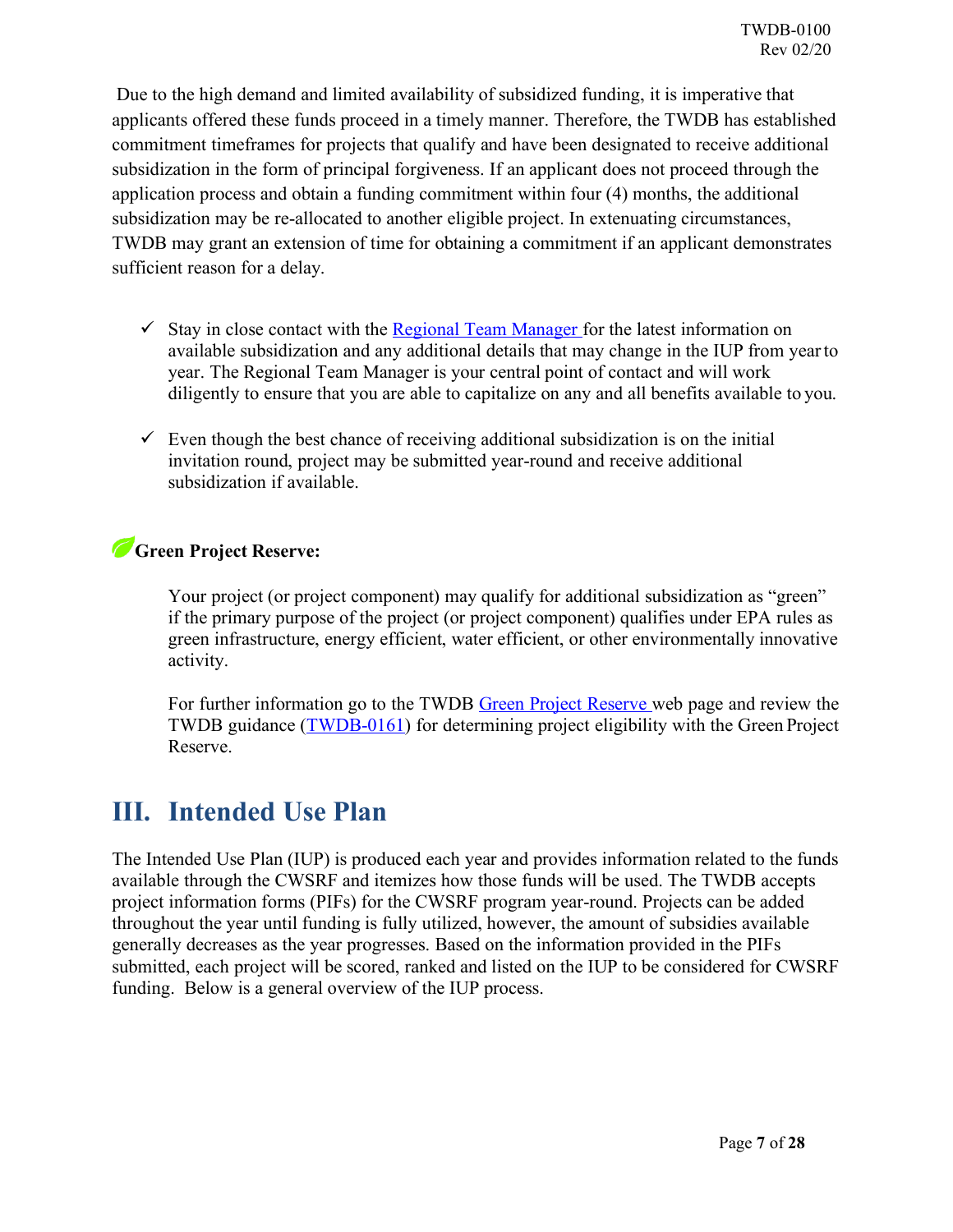

Additional information about the IUP, including copies of current or past IUP's, can be found on the website at:<https://www.twdb.texas.gov/financial/programs/CWSRF/>

## <span id="page-7-0"></span>**IV. Application Phase**

#### <span id="page-7-1"></span>**Pre-Application Meeting**

Applicants are required to participate in a pre-application meeting that will guide them through the application process. Pre-application teleconferencing is available. The following individuals should attend the pre-application meeting:

- a member of the governing body of the Applicant;
- the consulting engineer; and
- the financial advisor.

#### <span id="page-7-2"></span>**Application Information**

#### <span id="page-7-3"></span>**General**

The financial assistance application can be submitted [online u](https://ola.twdb.texas.gov/)sing the On-line Loan Application tool. A Microsoft Word version is also available. The financial assistance application is used for all funding programs and includes simple step-by-step instructions of the legal, financial, engineering and environmental information required for TWDB staff to prepare a recommendation to the Board to fund your project.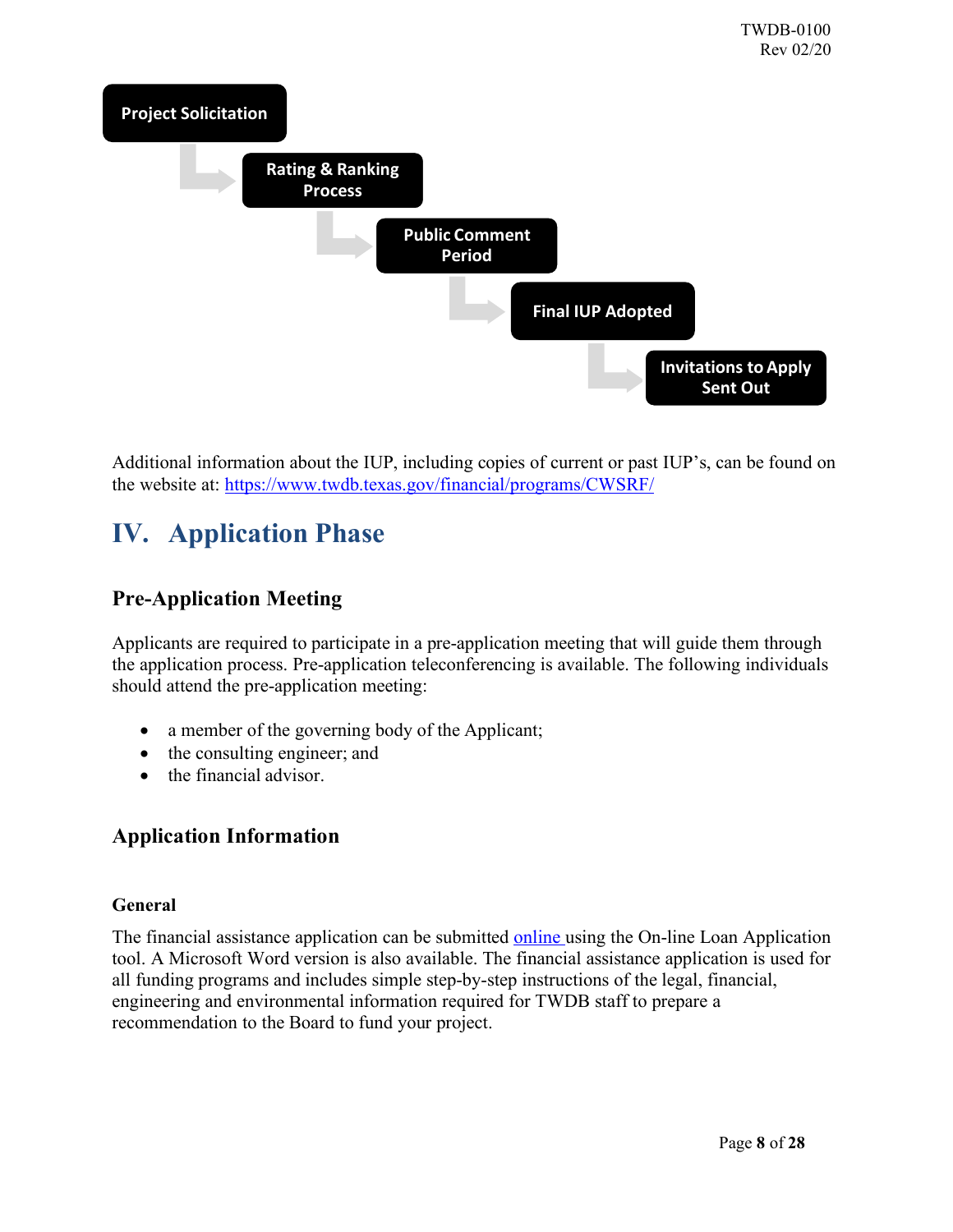For Applicants who qualify for additional subsidization, it is especially important to submit an application by the date specified in the invitation to apply. Failure to timely submit the application or any additional information requested may result in the bypass of the project on the IUP priority list, which can compromise an Applicant's ability to receive subsidies they were offered. If your project is on the IUP, but you are not eligible for additional subsidization, your deadline to submit a complete application is prior to TWDB approving the IUP for the next fiscal year, typically in August.

The Applicant will be notified in writing if their application is administratively complete or incomplete. If the application is incomplete, you will have fourteen (14) days from receipt of the notice of an incomplete application to remedy any deficiency.

#### <span id="page-8-0"></span>**Engineering**

Preliminary Engineering Feasibility data, as outlined in the application, is required. During the planning phase of the project, the applicant must provide a final Engineering Feasibility Report (EFR) in accordance to the Guidance for the Preparation of Wastewater Project Engineering Feasibility Reports [\(TWDB-0556\)](https://www.twdb.texas.gov/financial/instructions/index.asp).

#### <span id="page-8-1"></span>**Environmental**

During the application phase, the TWDB Environmental Reviewer will determine which level of environmental review will be required based on the type and scope of the project and the potential for adverse environmental impacts. This assessment will be made based on information provided in the engineering and environmental sections of the financial assistance application. If additional information is required by TWDB staff, a request for supplemental information will be sent to the Applicant (or their consultant) at that time. For additional information about the environmental review requirements of the CWSRF Program, see the "Planning Phase - Environmental Review Process" section of this guidance document.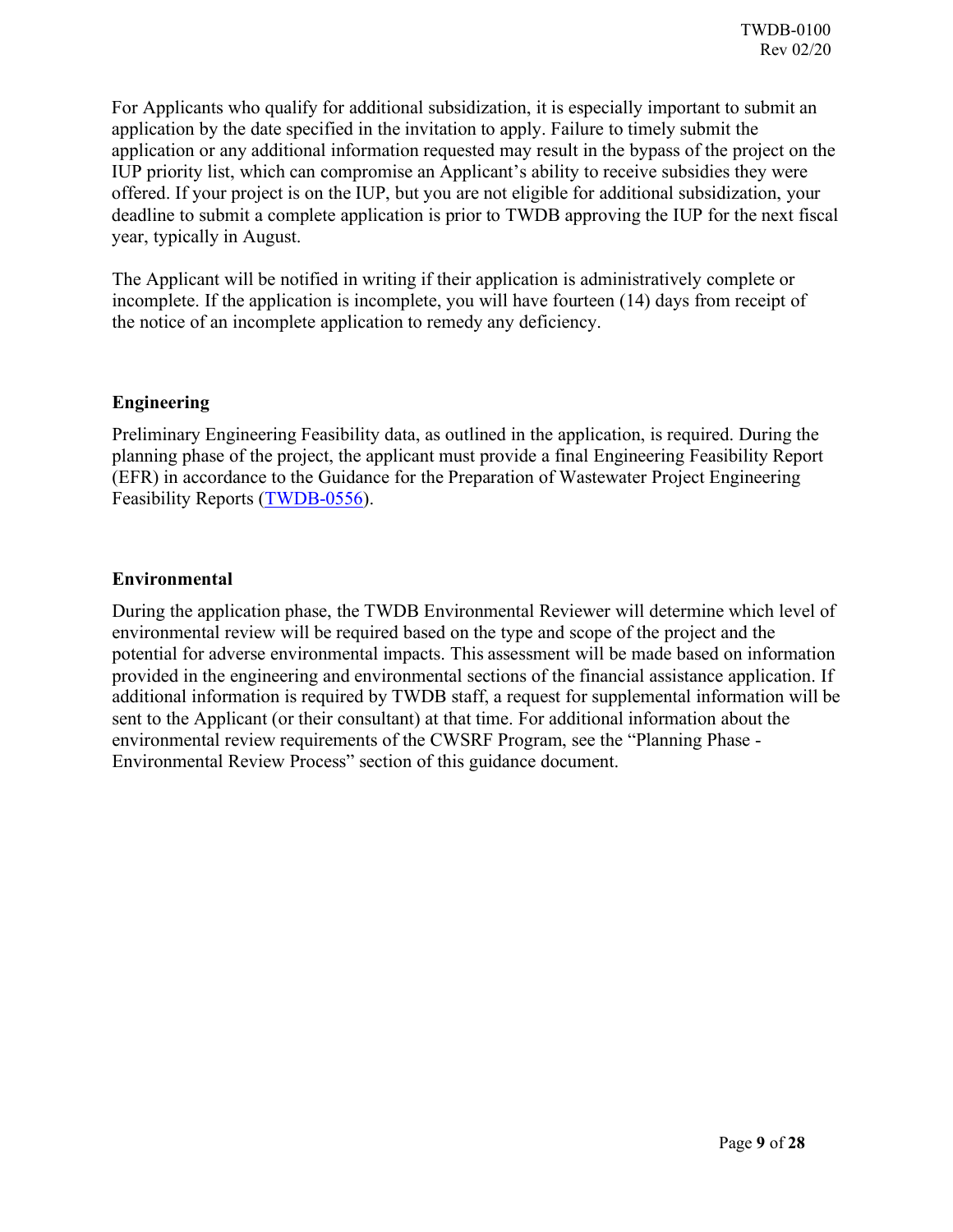#### <span id="page-9-0"></span>**TWDB forms applicable to CWSRF applications:**

Forms and Guidance materials referenced below can be accessed online through the TWDB's Finance & Construction Assistance [Guidance and Forms Library b](https://www.twdb.texas.gov/financial/instructions/index.asp)y using the Search box and typing in the form or guidance number needed.

- Resolution from the governing body requesting financial assistance [\(TWDB-0201A\)](https://www.twdb.texas.gov/financial/instructions/index.asp)  $\Box$
- Application Affidavit [\(TWDB-0201\)](https://www.twdb.texas.gov/financial/instructions/index.asp), or for Private Entities [\(TWDB-0201P\)](https://www.twdb.texas.gov/financial/instructions/index.asp) Certificate  $\Box$
- of Secretary [\(TWDB-0201B\)](https://www.twdb.texas.gov/financial/instructions/index.asp)  $\Box$
- $\Box$ [Water Use Survey](https://www.twdb.texas.gov/waterplanning/waterusesurvey/index.asp)
- $\Box$ [Water Loss Audit](https://www.twdb.texas.gov/conservation/resources/waterloss-resources.asp)
- Project Draw Schedule [\(TWDB-1202\)](https://www.twdb.texas.gov/financial/instructions/index.asp) Project  $\Box$
- Cost Estimate Budget [\(TWDB-1201\)](https://www.twdb.texas.gov/financial/instructions/index.asp)  $\Box$
- $\Box$ Wastewater Project Information Form [\(WRD-253a\)](https://www.twdb.texas.gov/financial/instructions/index.asp)
- Assurances Construction Programs[\(EPA-424D\)](https://www.twdb.texas.gov/financial/instructions/index.asp)  $\Box$
- $\Box$ Designated Management Agency – This requires the applicant governing approval/resolution
- $\Box$ **IF** assistance requested is > \$500,000, two copies of the Water Conservation Plan Required prior to closing the loan.
- Loan recipients must maintain an approved water conservation program in effect until all financial obligations to the state have been discharged.
	- $\triangleright$  Guidance [\(TWDB-1968\)](https://www.twdb.texas.gov/financial/instructions/doc/TWDB-1968.pdf), and
	- Water Conservation Utility Profile Form: Wholesale [\(TWDB-1965W\)](https://www.twdb.texas.gov/conservation/municipal/plans/doc/WUP_1965W.pdf), or
	- Water Conservation Utility Profile Form: Retail[\(TWDB-1965R\)](https://www.twdb.texas.gov/conservation/municipal/plans/doc/RUP_1965R.pdf)

If your project will benefit wholesale customers, each of them will also be required to submit a water conservation plan prior to closing or, you will be required to include a clause in your contracts with wholesale customers that they will adopt and submit a water plan that conforms to TWDB's requirements at the time of the next contract renewal or amendment.

**IF WE** assistance is requested from the CWSRF Equivalency Program, you will be required to:

- (1) Submit an Architectural and Engineering Procurement Certification [\(TWDB-1108,](https://www.twdb.texas.gov/financial/instructions/index.asp)  [TWDB-1108-A\)](https://www.twdb.texas.gov/financial/instructions/index.asp)
- (2) Submit a Certificate Regarding Lobbying Activities[\(TWDB-213\)](https://www.twdb.texas.gov/financial/instructions/index.asp)
- (3) Provide Certification Regarding Debarment, Suspension, and other Responsibility Requirements, also required of the contractor during construction [\(SRF-404\)](https://www.twdb.texas.gov/financial/instructions/index.asp)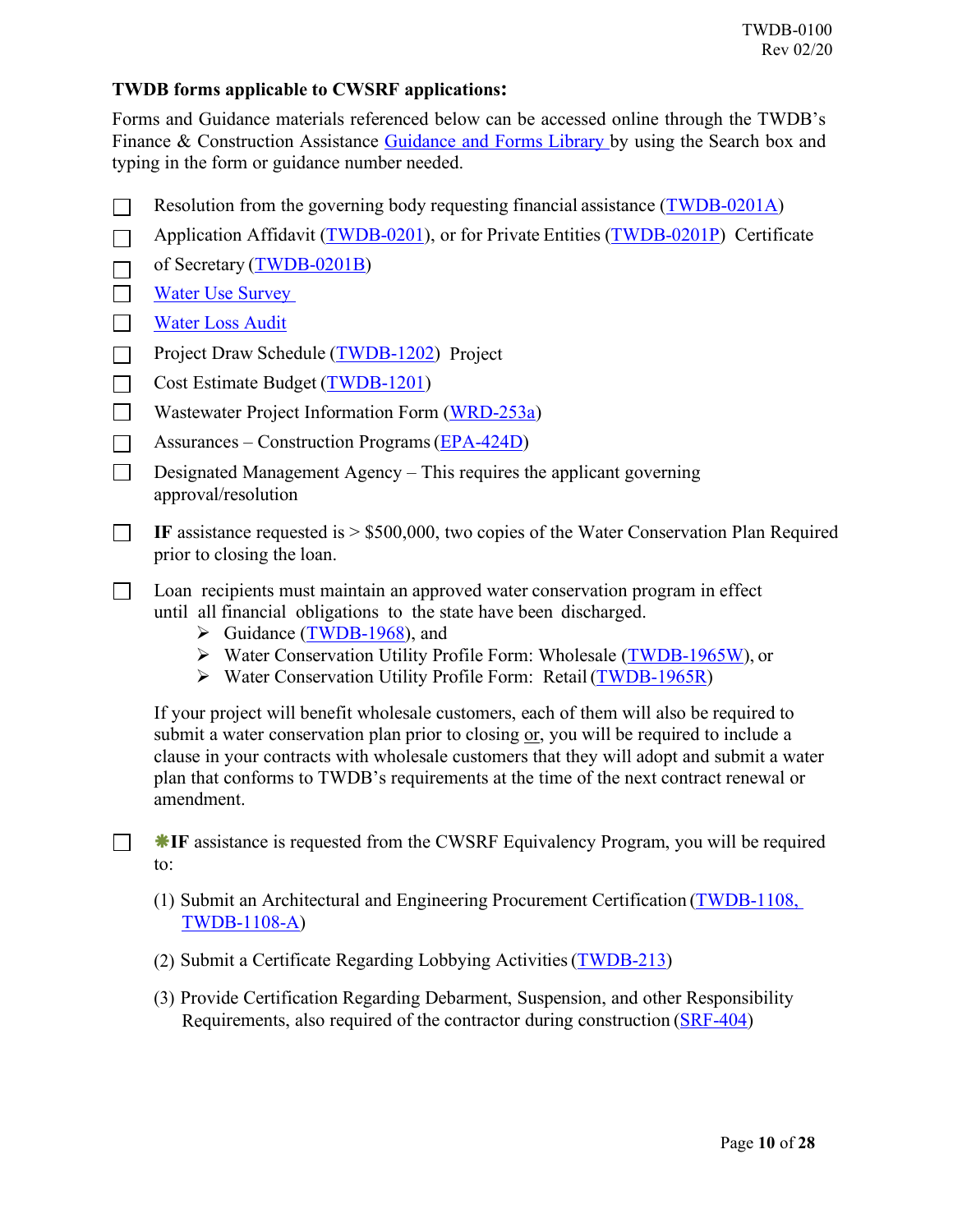- (4) Submit a Fiscal Sustainability Plan Certification Form (TWDB-1700, [TWDB-1700-A\)](https://www.twdb.texas.gov/financial/instructions/index.asp)
- (5) Procure for all prime contracts for services, equipment, supplies and construction, by demonstrating a "good faith effort" towards affording opportunity for Small Business Enterprises, Minority Business Enterprise, Women Business Enterprise, and Small Business in Rural Area participation:
	- Affirmative Steps Certification and Goals[\(TWDB-0215\)](https://www.twdb.texas.gov/financial/instructions/index.asp)
	- > Affirmative Steps Solicitation Report [\(TWDB-0216\)](https://www.twdb.texas.gov/financial/instructions/index.asp)
	- $\triangleright$  Prime Contractor Affirmative Steps Certification and Goals [\(TWDB-0217\)](https://www.twdb.texas.gov/financial/instructions/index.asp)
	- Loan/ Grant Participation Summary [\(TWDB-0373\)](https://www.twdb.texas.gov/financial/instructions/index.asp)

#### <span id="page-10-0"></span>**Funding Approval and Financial Assistance Commitment**

If the application is recommended for approval by TWDB staff, the application is placed on the TWDB Board meeting agenda. The Board's commitment for financial assistance expires on the date noted in the commitment or if no date is noted then the commitment expires after:

| 100% Bonds/Loan | Bonds/Loan & Principal Forgiveness |  |  |
|-----------------|------------------------------------|--|--|
|                 |                                    |  |  |
| months          | months                             |  |  |
|                 |                                    |  |  |

If you are unable to close your commitment prior to its expiration, you may request an extension of the expiration period. To request an extension, submit a written request at least 45 days prior to the expiration date explaining the need for the extension and proposing a specific date for closing.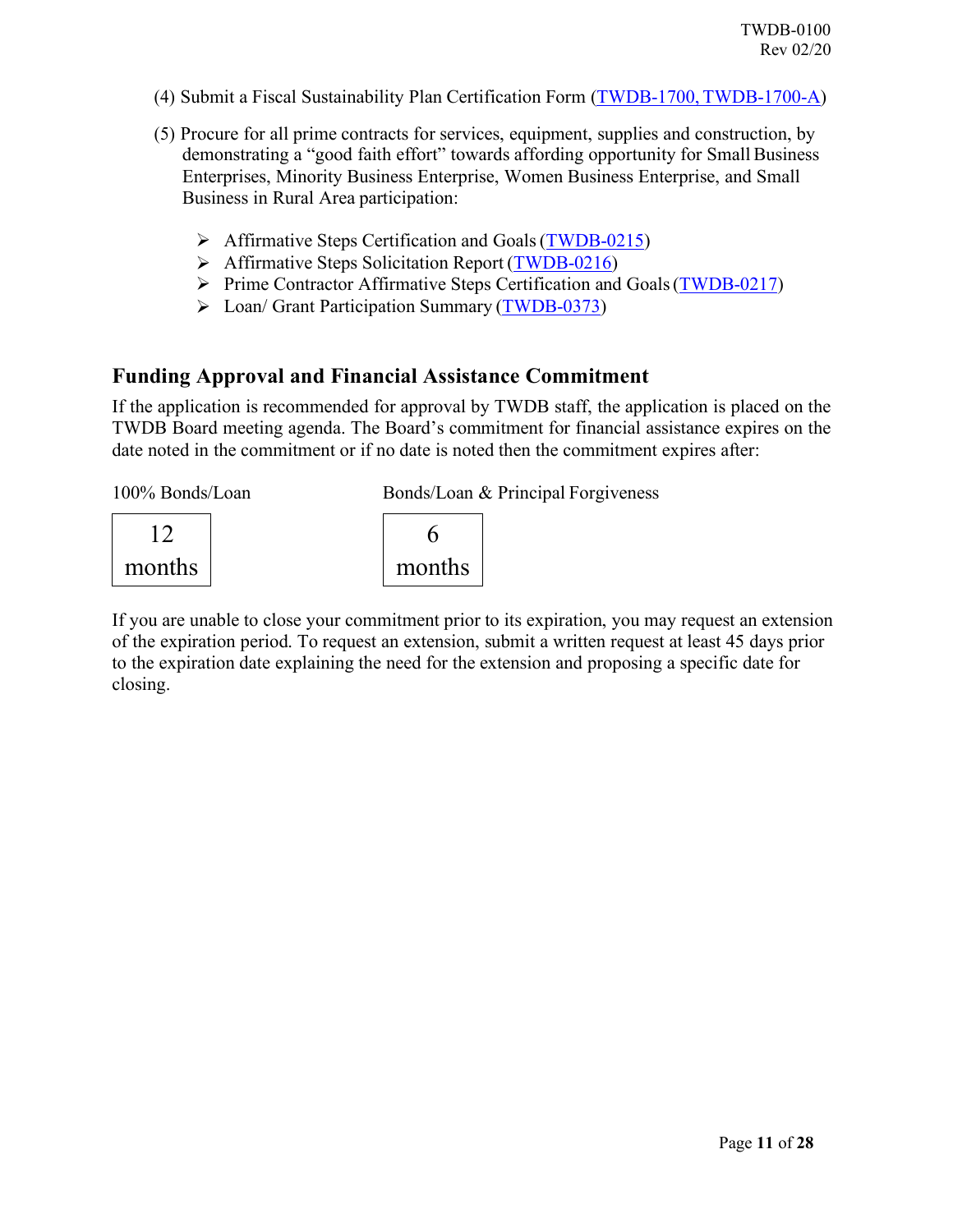## <span id="page-11-0"></span>**V. Closing and Release of Funds**

#### <span id="page-11-1"></span>**Closing**

After a financial assistance commitment has been approved by the Board, additional legal, financial, and engineering documentation must be submitted to close the loan and release funds. A full explanation of TWDB closing requirements for the CWSRF Program is provided in 31 Texas Administrative Code (TAC) Subchapter G, Loan Closings and Availability of Funds §375.91 and §375.92.

- **1.** Please provide the TWDB financial analyst or Team manager a tentative closing schedule with your preferred **loan closing date**.
- **2.** Submit the following items to the TWDB for approval **at least 20 business days prior to the adoption date** of the bond ordinance or resolution by the Applicant's governing body:
	- $\Box$ Bond Counsel's legal opinion, draft.
	- $\Box$ No-Arbitrage (Federal Tax) Certificate, draft.
	- $\Box$ No-Litigation Certificate, draft.
	- $\Box$ Private Placement Memorandum, draft.
	- $\Box$ Proposed bond ordinance or resolution, draft.
	- $\Box$ Copies of executed engineering contracts and other draft contracts.
	- $\Box$ Sufficiency of funds statement & Release of funds request:
		- $\triangleright$  Option A: IF the project is funded 100% with TWDB funds, submit a statement which identifies the funds to be released at closing.
		- $\triangleright$  Option B: IF the project is funded with a combination of TWDB funds and other funds, provide a statement as to the status of securing non-TWDB funds and identify the TWDB funds to be released at closing, including a current budget of costs and sources of funds.
	- **IF** assistance requested is  $> $500,000$ , an approved or approvable Water Conservation Plan.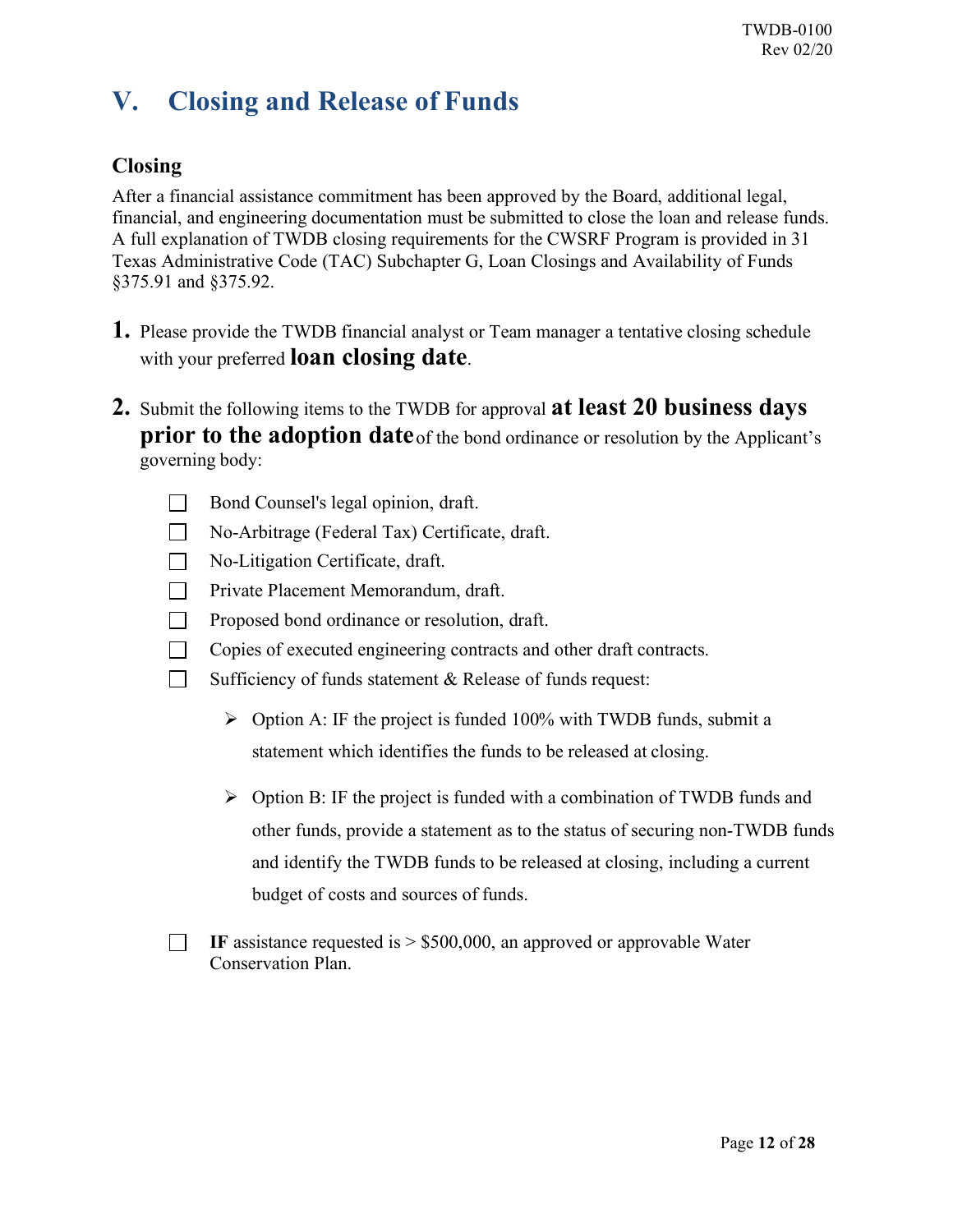**IF CWSRF Equivalency Program, include the following Disadvantaged Business** Enterprise documentation:

- **FWDB-0216 Affirmative Steps Solicitation Report**
- [TWDB-0217 P](https://www.twdb.texas.gov/financial/instructions/index.asp)rime Contractor Affirmative Steps Certification and Goals
- **[TWDB-0373 L](https://www.twdb.texas.gov/financial/instructions/index.asp)oan Grant Participation Summary**
- **IF** applicable, evidence that a wastewater permit application has been filed with TCEQ.
- **IF** seeking release of Design funds at closing: see "Design Phase Release of Funds" section of this document for requirements.
- $\Box$ **IF** seeking release of Construction funds at closing: see "Construction Phase – Release of Funds" section of this document for requirements.
- **3.** Approximately **15 business days prior to your loan closing date,** youwill adopt a bond ordinance or resolution to approve the conditions of the TWDB financial commitment.
- **4.** After you have adopted a bond ordinance, submit the final closing documents **8 business days prior to the closing date** to your TWDB financial analyst to close the commitment:
	- $\Box$ Attorney General Opinion Comptroller's Certificate
	- $\Box$ Blanket Issuer Letter of Representation (BLOR)
	- $\Box$ Debt Service Schedule Escrow Agreement, executed
	- $\Box$ Financial Advisor's Closing Instructions Paying Agent Agreement, executed
	- $\Box$ Private Placement Memorandum – with all attachments Sufficiency of Funds Statement
	- $\Box$ Vendor Identification Form

П.

- $\Box$ Executed Principal Forgiveness Agreement (if receiving principal forgiveness)
- $\Box$ Outlay Report, approved

**\***Invoices and an outlay report must be submitted prior to the release of funds.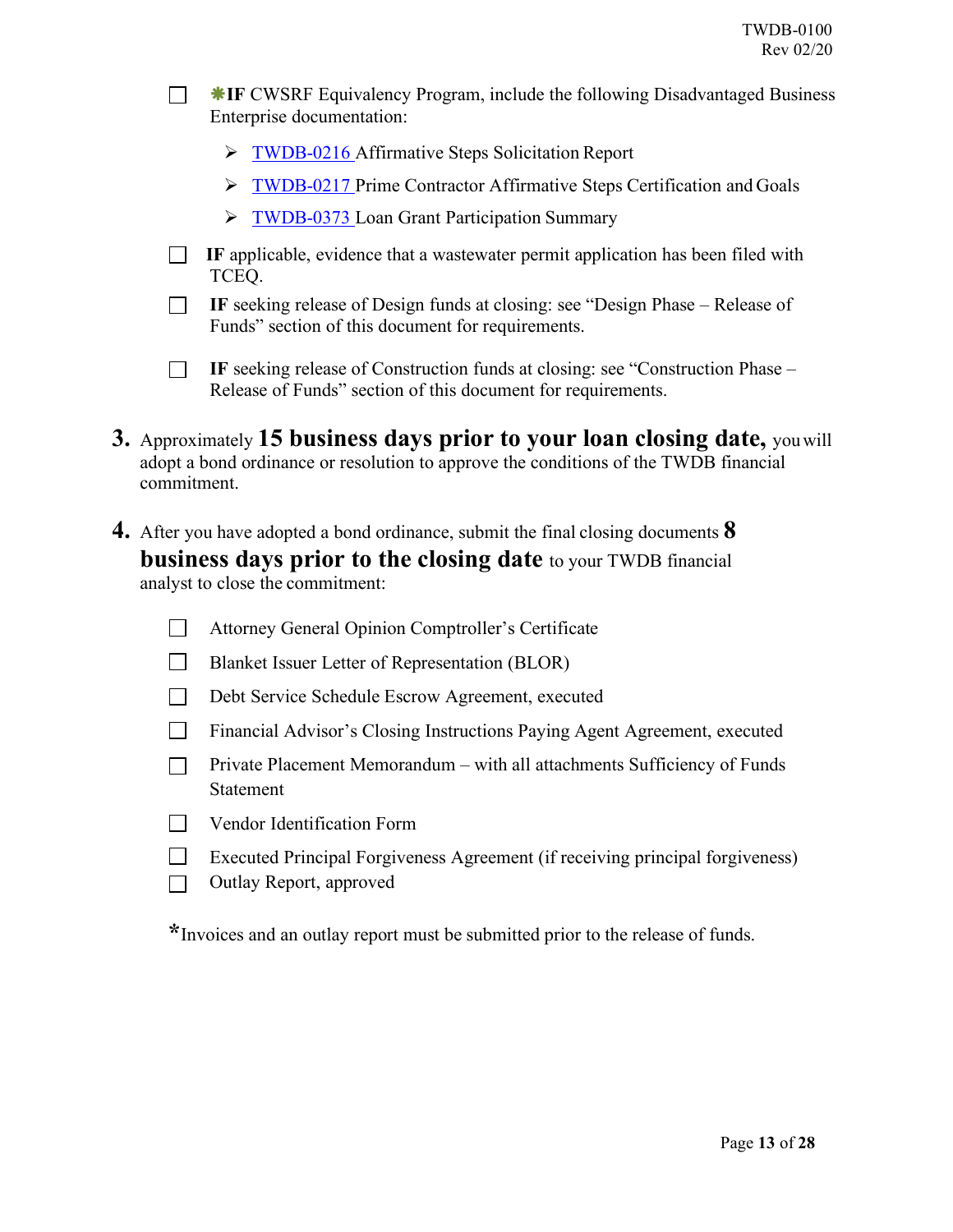#### <span id="page-13-0"></span>**Release of Funds**

The CWSRF program releases funds as project milestones are achieved. When a CWSRF loan includes a principal forgiveness component, the program operates as a reimbursement program, meaning there is an additional requirement that expenses must be incurred and documented by invoices or other acceptable proof of expenditure before payment will be made. All CWSRF loans require submittal of an outlay report and invoices to document costs for your project expenditures. Funds not eligible for release on the closing date will be held in an escrow account until the required project milestones have been completed and approved. Below is a simplified diagram which illustrates key project milestones during the planning, design and construction phase of a project that are tied to the release of funds:



#### **RELEASE OF FUNDS:**

| 1. Planning:               | Funds for planning and permitting costs can be released once all<br>loan closing documents have been submitted and approved.                                                                                                          |
|----------------------------|---------------------------------------------------------------------------------------------------------------------------------------------------------------------------------------------------------------------------------------|
| Design Costs:              | Funds for design can be released once the environmental review<br>and EFR have been completed and approved and the executed<br>contracts for the design phase have been received.                                                     |
| 3. Soft Costs:             | Soft costs can be released (construction engineering fees,<br>inspection, etc.).                                                                                                                                                      |
| <b>Construction Costs:</b> | Construction funds for a contract can be released after issuance<br>of any applicable permits, and after contract documents, including<br>plans & specs are approved and executed construction<br>documents are contingently awarded. |
| Retainage:                 | Contract retainage can be released once the TWDB issues a COA.                                                                                                                                                                        |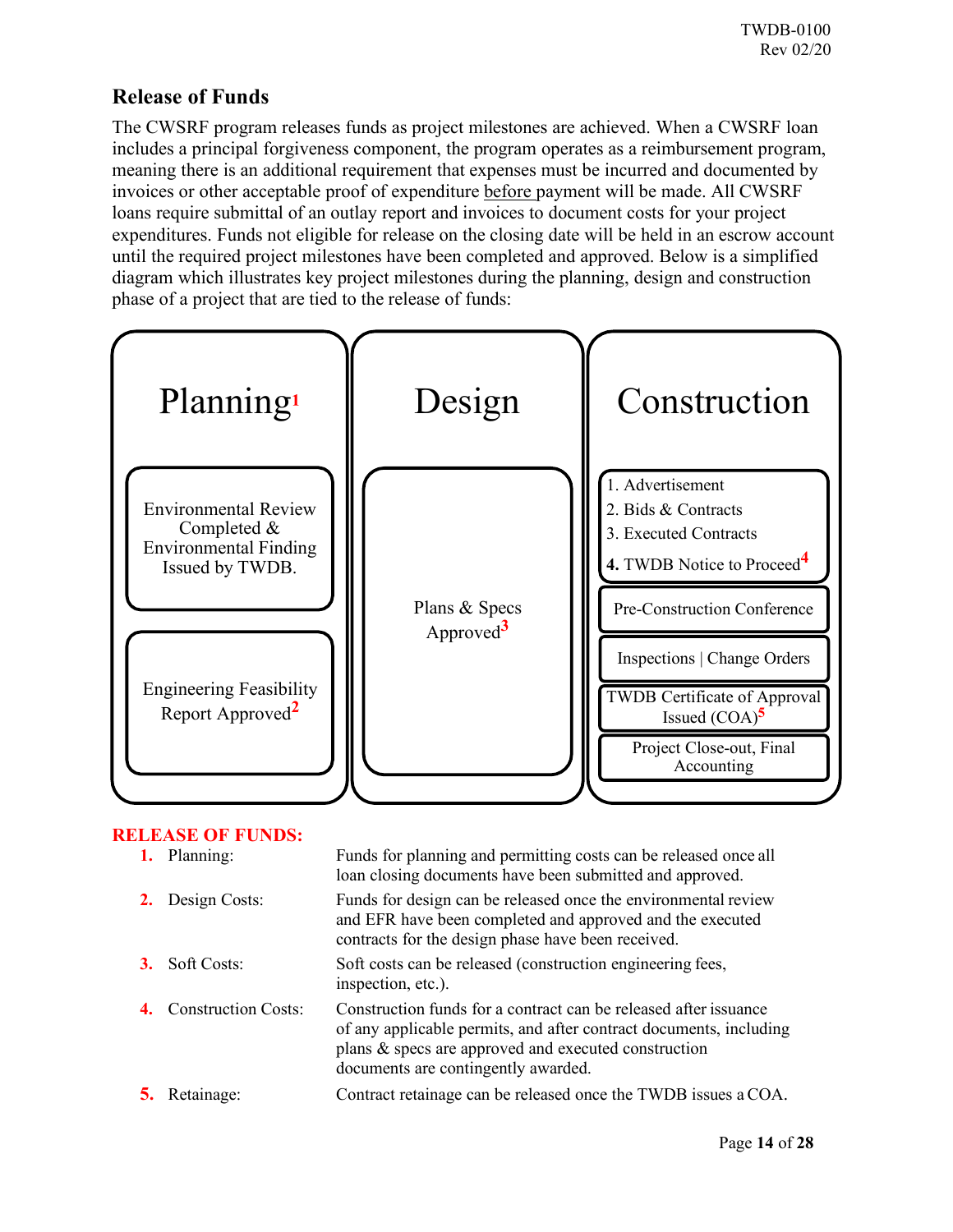#### <span id="page-14-0"></span>**Outlay Report**

Outlay Reports are required quarterly from the time of closing until construction begins. Monthly reports are required thereafter. Further information on Outlay Reports can be obtained from the TWDB Website at: [https://www.twdb.texas.gov/about/contract\\_admin/outlay/](https://www.twdb.texas.gov/about/contract_admin/outlay/)

The key policies and procedures may be summarized as follows:

- $\triangleright$  Outlay Reports require invoices. Provide documentation for each reimbursable cost, except the origination fee. If an invoice includes costs associated with a different project, the CWSRF costs included in the invoice must be clearly distinguished.
- $\triangleright$  Within each budget category (engineering, construction, etc.), the TWDB can only reimburse up to the amount approved in the commitment for that category. However, you can reallocate funds from one category to another by requesting a budget amendment from your TWDB Project Engineer/Reviewer prior to submission of an outlay for such costs.
- $\triangleright$  Outlay reports should be submitted electronically to: <u>outlays (a)</u> two thexas.gov

If you are unable to submit your outlay report electronically, then contact the Outlays and Escrows team for alternate submission instructions at (512) 463-5070.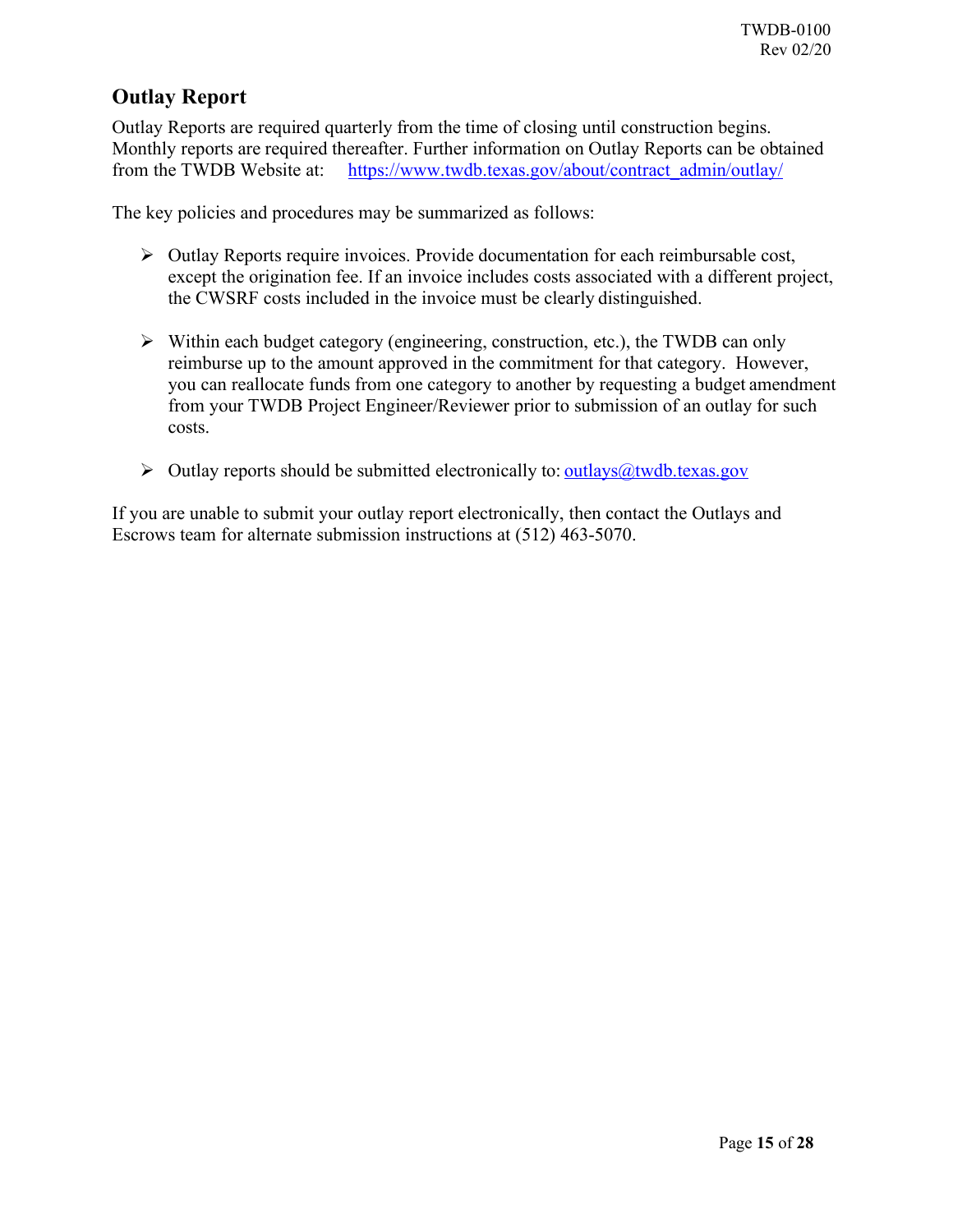## <span id="page-15-0"></span>**VI. Planning Phase**

The planning phase prepares the framework required for accomplishing the purpose and objectives of the project. During planning, specific requirements and needs are identified to prepare for the project's design phase.

#### <span id="page-15-1"></span>**Planning Phase Submittals**

The following items must be submitted to and approved by the TWDB project engineer/reviewer during the planning phase:

- 1. Sufficiency of Funds Statement.
- 2. Environmental Review complete.
- 3. Engineering Feasibility Report complete.
- 4. Executed engineering contract for design phase services, including DBE procurement related documents (for Equivalency projects).

#### <span id="page-15-2"></span>**Environmental Review Process, Documents and Findings**

Environmental review of CWSRF projects is a condition of the use of CWSRF financial assistance and is subject to annual audits by the Environmental Protection Agency. The environmental review must be completed prior to the approval of the engineering feasibility report and release of funds for design and/or construction. If an existing environmental finding for the project meets CWSRF Program requirements, it can be adopted by the TWDB. At all times throughout the design, construction and operation of the project, the Applicant shall comply with the findings resulting from the environmental review. Environmental findings that are five years old or older, and for which the project has not yet been implemented, must be reevaluated by the TWDB to determine whether to conduct a supplemental review or to affirm the original finding. A full explanation of TWDB environmental requirements for the CWSRF Program is provided in 31 Texas Administrative Code (TAC) [§375, Subchapter E, Division 2.](https://texreg.sos.state.tx.us/public/readtac$ext.ViewTAC?tac_view=5&ti=31&pt=10&ch=375&sch=E&div=2&rl=Y)

At the culmination of the environmental review process, the Board will issue one of the following environmental findings:

- <span id="page-15-3"></span>**1. Categorical Exclusion (CE)**: Exclusion from a full environmentalreview.
	- $\triangleright$  Based on the eligibility criteria described in [31 TAC §375.62;](https://texreg.sos.state.tx.us/public/readtac$ext.TacPage?sl=R&app=9&p_dir=&p_rloc=&p_tloc=&p_ploc=&pg=1&p_tac=&ti=31&pt=10&ch=375&rl=62) and,
	- $\triangleright$  Review of information submitted by the Applicant in the application and the CE Request Form.

Process: If a project is potentially eligible for a CE, the TWDB Environmental Reviewer will provide the Applicant with a CE Request Form which is catered to the Applicant's project and includes a request for any additional information required to make a determination. Once a CE is issued, it will be posted on the TWDB website, and the TWDB Environmental Reviewer will notify the Applicant that they must publish notification of the CE issuance (only once) in a local newspaper with general circulation in the project area. The Environmental Reviewer will provide the wording as it should appear in the newspaper, including a shorter option that refers to the TWDB website posting.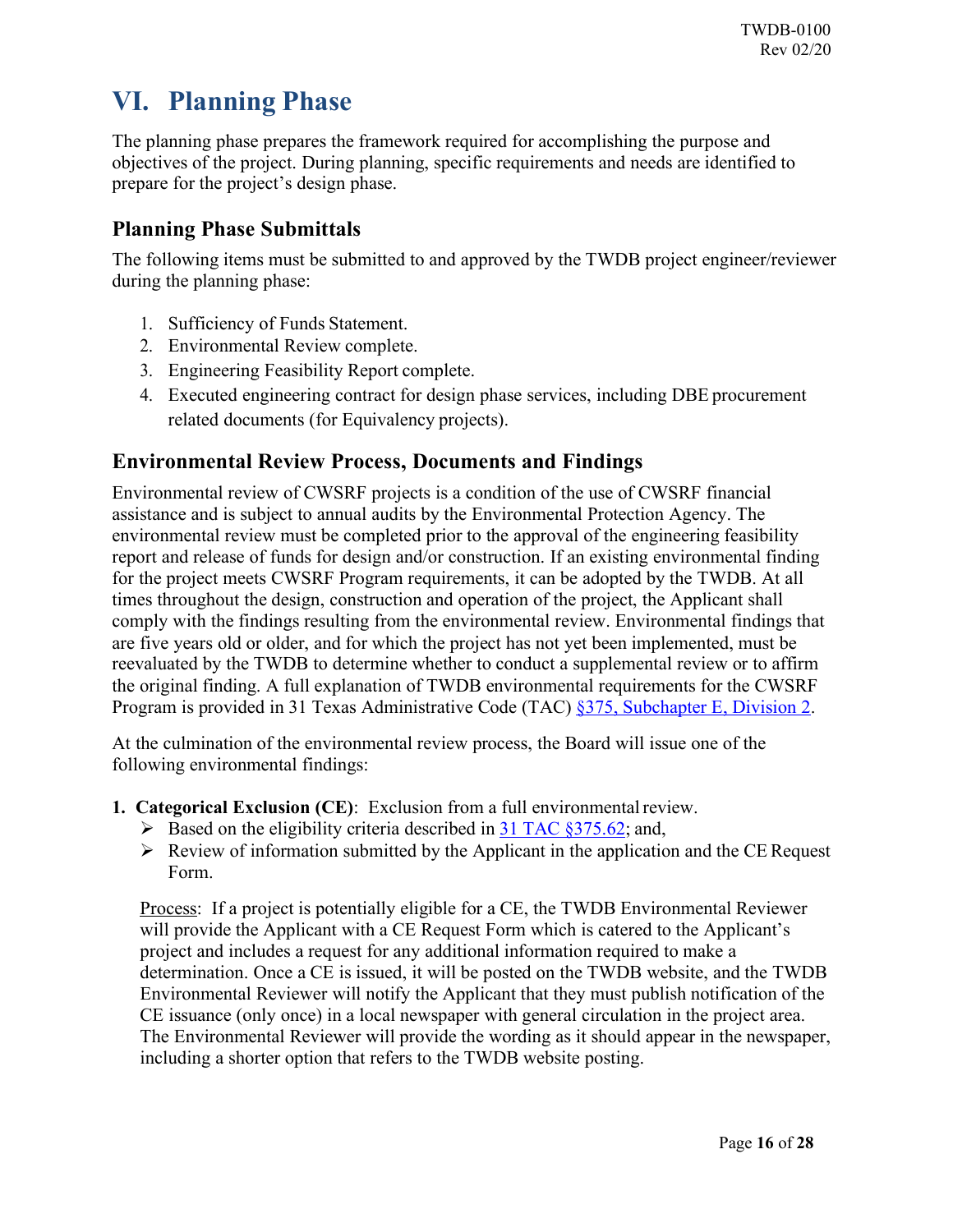- <span id="page-16-0"></span>**2. Finding of No Significant Impact (FONSI):** Full environmental review.
	- Based on review of the Applicant's Environmental Information Document [\(TWDB-](https://www.twdb.texas.gov/financial/instructions/index.asp)[0801\)](http://www.twdb.texas.gov/financial/instructions/index.asp); and
	- The Executive Administrator's Environmental Assessment (EA).

Process: A FONSI is a legal document supported by an EA. The EA is prepared by the TWDB, but is based primarily on the EID submitted by the Applicant. Once a FONSI is issued it is subject to a 30-day public comment period.

- <span id="page-16-1"></span>**3. Record of Decision (ROD)**: Environmental review required for projects that have significant adverse environmental impacts.
	- $\triangleright$  Based on review of an Environmental Impact Statement (EIS) prepared by the Applicant's third-party contractor.

Process: Typically, EIS level projects are elevated to this level of review by a regulatory agency during the permitting process (e.g., U.S. Army Corps of Engineers). The TWDB will then evaluate the ROD issued by the lead regulatory agency and adopt the finding.

- <span id="page-16-2"></span>**4. Statement of Finding (SOF)**: An environmental finding issued by the Board to correct, clarify, modify, or adopt a previous environmental finding, issued by the Board or other agency.
	- $\triangleright$  Based on review of a previous environmental finding for the proposed project; or
	- $\triangleright$  Based on review of proposed project modifications for consistency with a previous environmental finding.

#### <span id="page-16-3"></span>**Engineering Feasibility Report (EFR)**

Refer to Guidelines for the Preparation of Engineering Feasibility Reports [\(TWDB-0556\)](https://www.twdb.texas.gov/financial/instructions/index.asp) for details on information required in the EFR. The EFR sent to the TWDB Project Engineer/Reviewer must be a hard-copy (bound) and must be signed, sealed, and dated by a professional engineer registered in Texas.

The EFR should also include (as applicable), the following:

- **American Iron and Steel (AIS) requirements (**[TWDB-1106](https://www.twdb.texas.gov/financial/instructions/index.asp)**):** CWSRF assistance recipients are required to use iron and steel products that are produced in the United States for the construction, alteration, maintenance, or repair of a treatment works. The entity may not use funds from other funding sources, including the entity's own funds, to pay for a non-compliant iron or steel product used in the project. The EFR should include a discussion of any known issues or special considerations that may affect the design or construction as a result of the applicable iron and steel requirements. In addition, include a discussion of any potential waivers that are being considered.
- Revised **project schedule**
- Revised **project budget**
- Description of any **force account** work planned for design work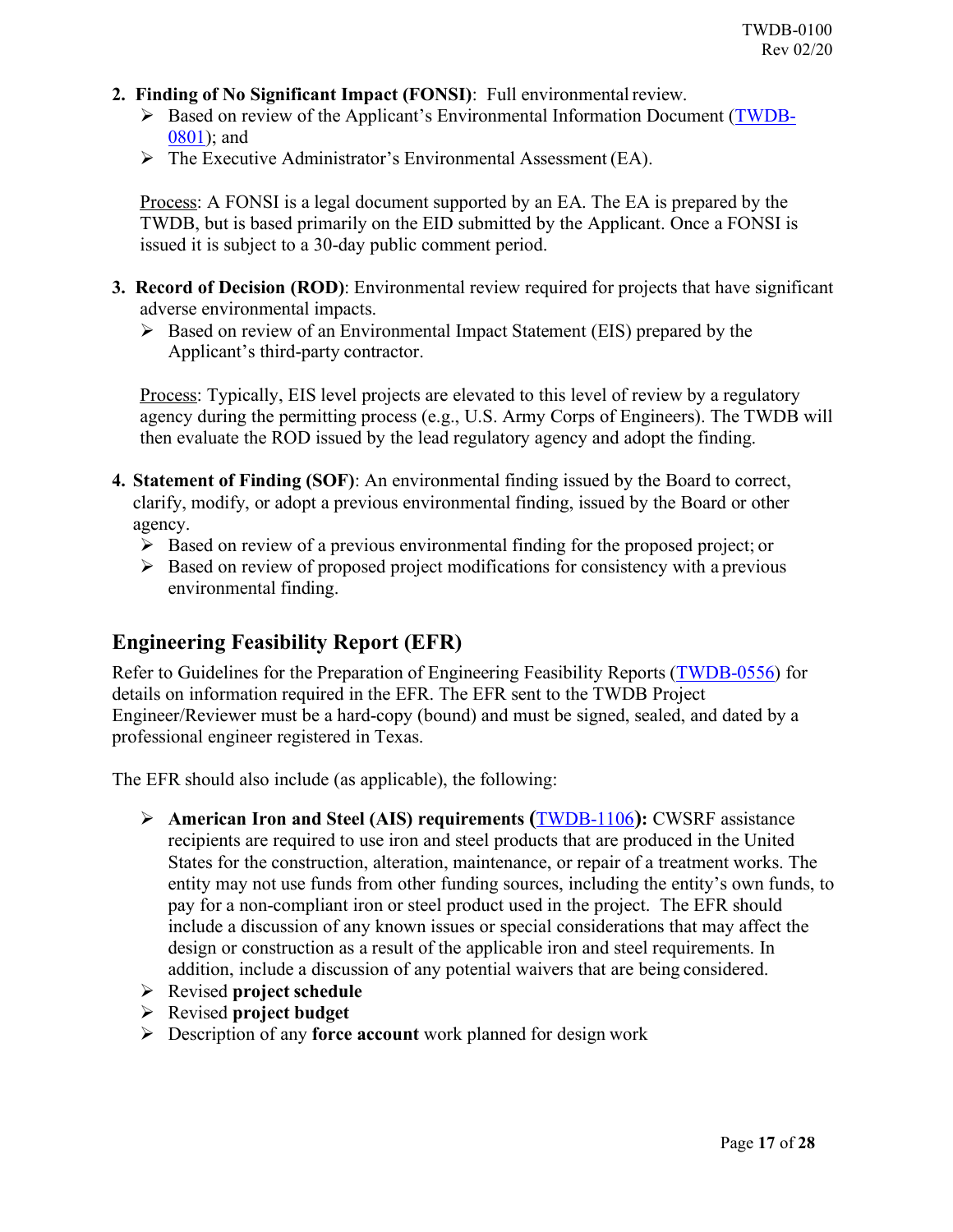#### <span id="page-17-0"></span>**Required Permits**

The Applicant or Consulting Engineer should apply early and secure all permits that may be required for the project. Action should be taken as soon as practicable prior to completion of plans and specifications and advertising for construction bids. For wastewater treatment projects, plans and specification approval will not be granted until the Texas Commission on Environmental Quality (TCEQ) has issued a discharge permit.

#### <span id="page-17-1"></span>**Land Acquisition, Buffer Zones, Right-of-Way and Easements**

Land acquisition, buffer zones, rights-of-way, and easements needs should be discussed in the Engineering Feasibility Report (EFR) and addressed early in the planning phase to avoid redesign of the project. The Applicant should perform an initial site assessment to verify that hazardous waste contamination of the site has not occurred.

#### <span id="page-17-2"></span>**Davis-Bacon Wage Rate Requirements**

The Davis-Bacon Wage Rate Requirements apply to contractors and subcontractors performing on federally funded or assisted contracts in excess of \$2,000 for the construction, alteration, or repair (including painting and decorating) of public buildings or public works. See TWDB's Davis-Bacon Wage Rate Requirements Guidance for State Revolving Fund Projects [\(DB-0156\)](https://www.twdb.texas.gov/financial/instructions/index.asp).

#### <span id="page-17-3"></span>**Disadvantaged Business Enterprise**

DBE procurement of services is required for **Equivalency Programs**. In the procurement process for all prime contracts for services, equipment, supplies, and construction, the Applicant is required to demonstrate a "good faith effort" towards affording opportunity for Small Business Enterprises, Minority Business Enterprise, Women Business Enterprise, and Small Business in Rural Area participation. The Applicant should procure in accordance with TWDB's Disadvantaged Business Enterprise (DBE) Guidance, [TWDB-0210.](https://www.twdb.texas.gov/financial/instructions/index.asp)

**Non-Equivalency Projects** are not required to procure in accordance with TWDB's DBE Guidance.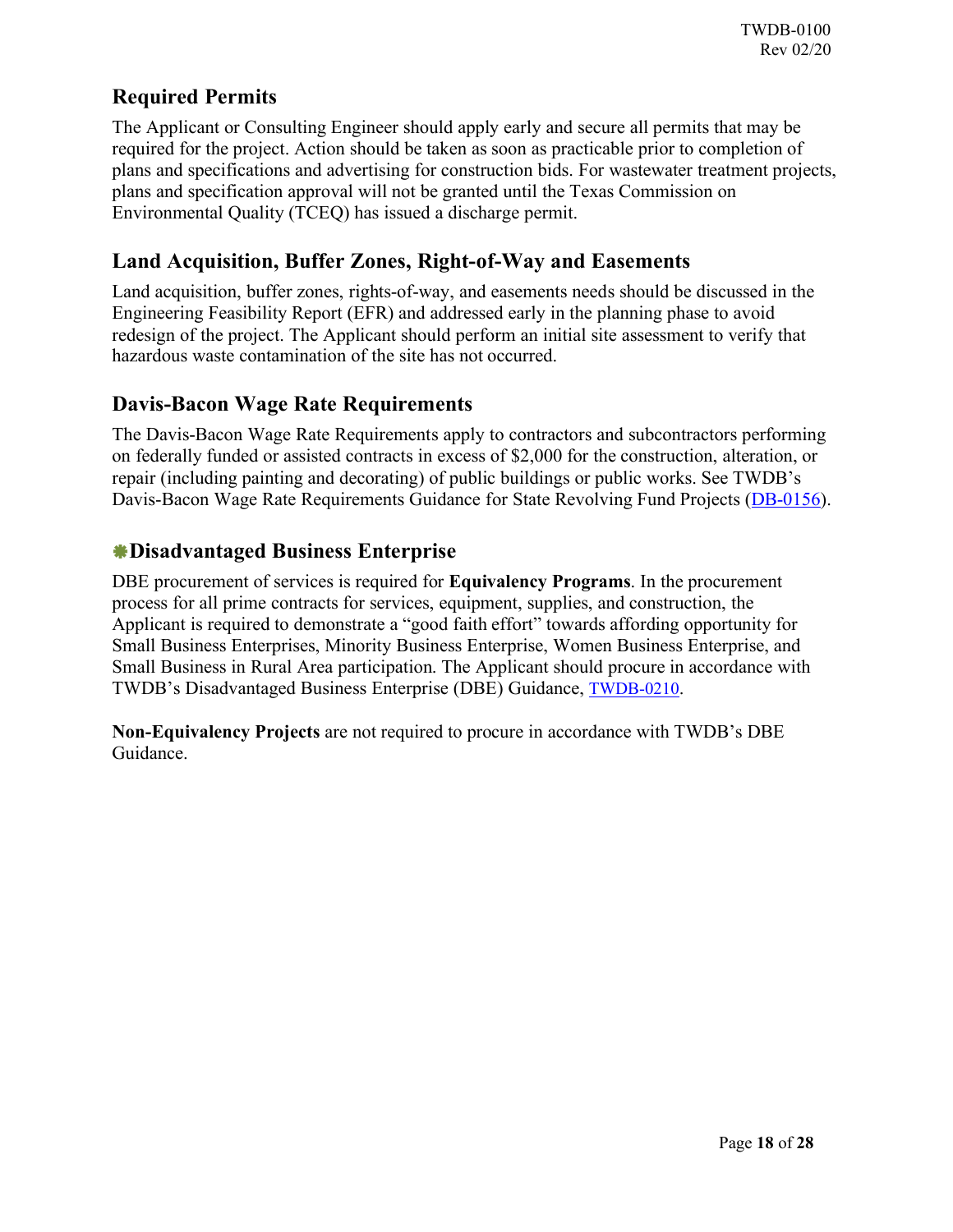## <span id="page-18-0"></span>**VII. Design Phase**

Detailed plans and specifications will be developed during the design phase. Acquisition of the sites and easements and issuance of all permits should be completed by the end of the design phase.

#### <span id="page-18-1"></span>**Design Phase Submittals**

The following items must be submitted to and approved by the TWDB Project Engineer/Reviewer during the design phase:

Complete Plans and Specifications.  $\Box$  $\Box$ Engineering Report meeting the requirements of §217.10.  $\Box$ Executed engineering contract for construction phase services, including DBE procurement related documents (for Equivalency projects).  $\Box$ Sufficiency of Funds Statement, if applicable.  $\Box$ Site Certificate, **ED-101**, signed by the Applicant's Representative.  $\Box$ Geotechnical Report, if available.  $\Box$ Site Map showing sanitary control easements, if applicable.  $\Box$ Special board resolution or environmental finding conditions satisfied.  $\Box$ Cost and Effectiveness Certification Form [TWDB-1107 and TWDB-1107-A.](https://www.twdb.texas.gov/financial/instructions/index.asp)

After the above information is reviewed and approved by the Project Engineer/Reviewer, construction funds can be made available to the Applicant.

#### <span id="page-18-2"></span>**Design Criteria**

The 30 TAC Chapter 217, Design Criteria for Domestic Wastewater Systems design criteria must be followed in the design of all work affecting wastewater facilities. The Applicant's Consulting Engineer is required to prepare and submit plans and specifications for review. The TWDB has been delegated the responsibility of performing the design criteria review for wastewater plants and collection systems projects funded by TWDB. A TCEQ discharge permit for a new or expanded wastewater treatment plant must be issued prior to the approval of plans and specifications.

#### <span id="page-18-3"></span>**Plans and Specifications**

Plans and specifications must conform with and contain all documents required in the Supplemental Contract Conditions and Instructions and mitigation measures identified in the environmental finding. The conditions for CWSRF Equivalency projects and Non-Equivalency projects are  $\text{*TWDB-0550}$  $\text{*TWDB-0550}$  $\text{*TWDB-0550}$  and [TWDB-0551,](https://www.twdb.texas.gov/financial/instructions/index.asp) respectively. The conditions must be incorporated into the General and Special Conditions section of the construction contract documents.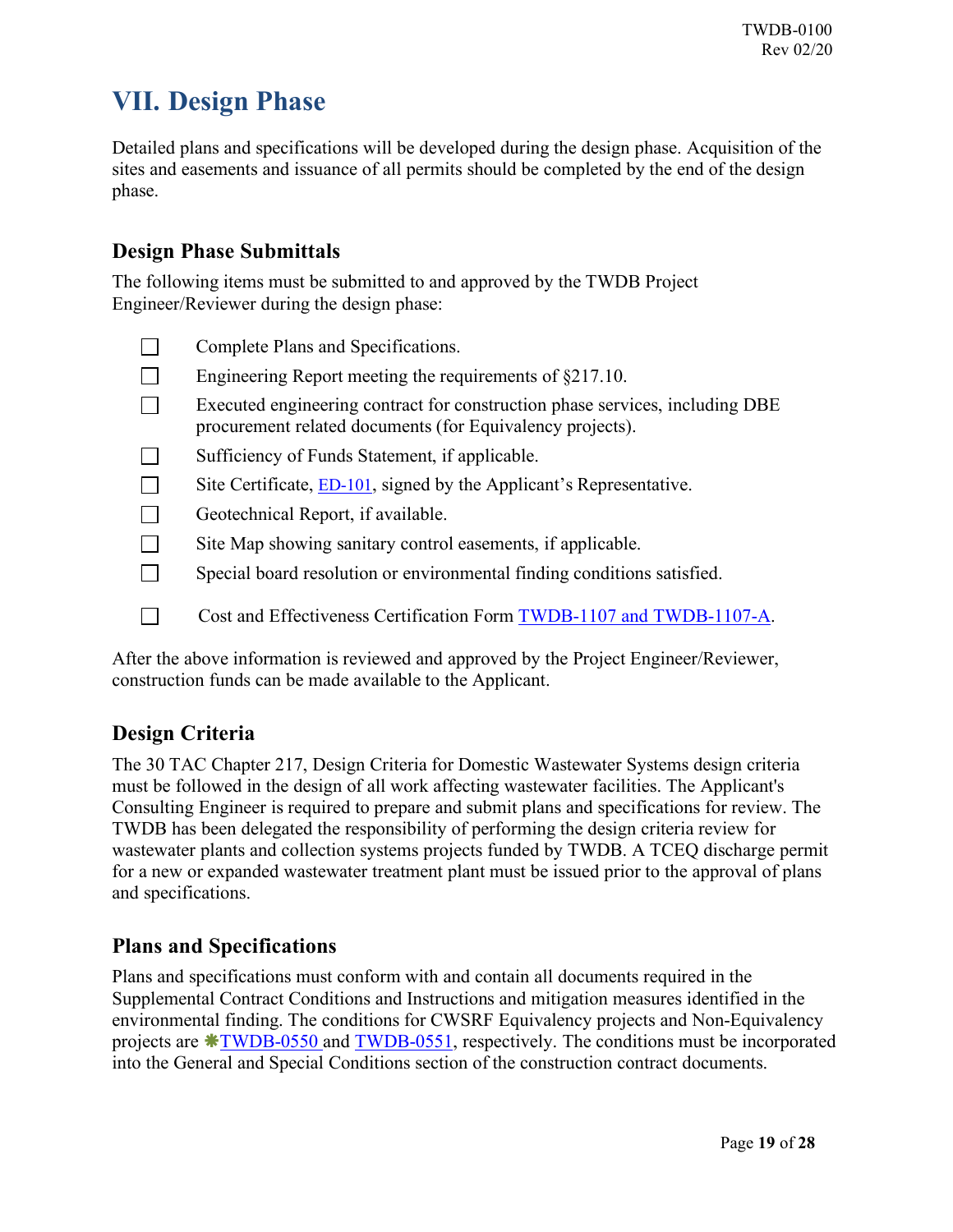The Applicant should submit one (1) copy of the plans and specifications for initial review. Ultimately two (2) copies of the final plans and specifications will be needed for TWDB approval. The plans and specifications must be submitted as a hard-copy (bound) and must be sealed by a professional engineer registered in Texas. The Applicant should immediately notify the TWDB Project Engineer/Reviewer and Environmental Reviewer if modifications have been made to the engineering report(s) and/or the plans and specifications. Amendments to the EFR may require revisions to the environmental finding(s) and any significant changes to the project scope that occur after loan commitment may require Board approval.

A plans and specifications review checklist is available through the TWDB Financial Assistance website at:

[https://www.twdb.texas.gov/financial/instructions/index.asp](http://www.twdb.texas.gov/financial/instructions/index.asp)

Search y doument name: Engineer Checklist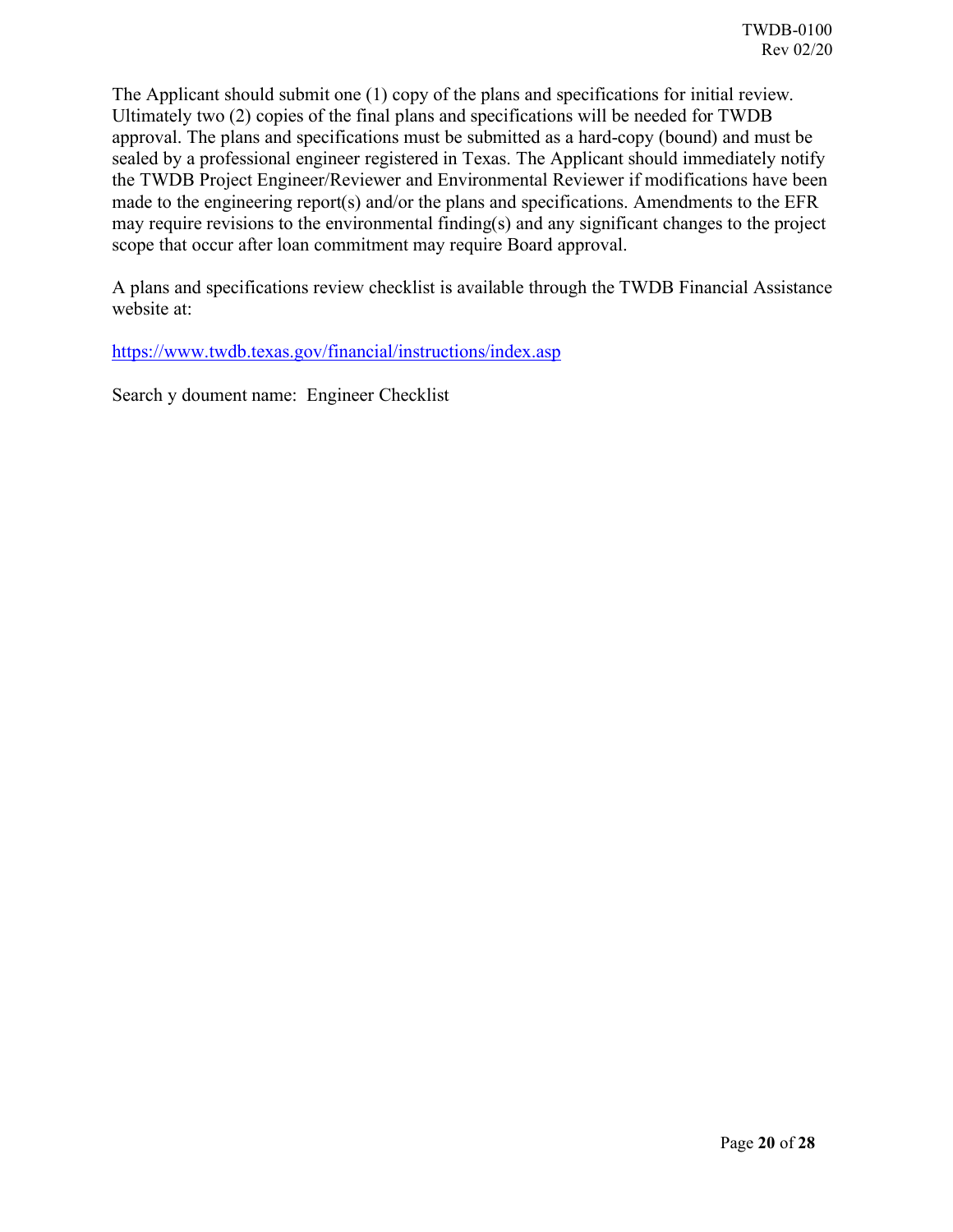## <span id="page-20-0"></span>**VIII. Bidding Phase**

Competitive bidding is a widely used method of obtaining and selecting contractors for construction projects. Typically, the use of competitive bidding is mandated by law or regulation. The Applicant and its consulting engineer must comply with Subchapter B, Chapter 252 of the Local Government Code and other applicable statutes. Applicants should consult their legal counsel if there is any uncertainty regarding which specific bidding laws apply to a particular project.

In general, the Bid Phase includes the following steps:

- a. Advertising
- b. Pre-bid conference
- c. Bid opening and bid evaluation
- d. Bid documents and TWDB approval to award contract
- e. Contract Award and issuance of Notice to Proceed

#### <span id="page-20-1"></span>**a. Advertising**

Authorization from TWDB's Project Engineer/Reviewer should be obtained prior to advertising bids and based on the following documentation:

- $\Box$  TWDB approval of Plans & Specifications
- $\Box$  Acquisition of all property needed for the project certified on TWDB Site Certificate Form (ED-101)
- $\Box$  All permits, licenses, and other legal authorizations required by federal, state, and local agencies.

The advertisement for Bids should clearly state the below requirements. For detailed information on language to be used in the advertisement for bids, see  $\text{*TWDB-0550}$  (for Equivalency projects) or [TWDB-0551 \(](https://www.twdb.texas.gov/financial/instructions/index.asp)for Non-Equivalency projects).

#### <span id="page-20-2"></span>**Davis-Bacon Wage Rate Requirements**

Davis-Bacon Wage Rate Requirements apply to contractors and subcontractors performing on federally funded or assisted contracts in excess of \$2,000 for construction, alteration, or repair (including painting and decorating) of public buildings or public works. See TWDB's Davis-Bacon Wage Rate Requirements Guidance for State Revolving Fund Projects [\(DB-0156\)](https://www.twdb.texas.gov/financial/instructions/index.asp).

#### <span id="page-20-3"></span>**Disadvantaged Business Enterprise**

For CWSRF Equivalency projects, the advertisement must clearly state EPA's "fair share policy" and "fair share goals" as discussed in TWDV/s DBE Guidance [\(TWDB-0210\)](https://www.twdb.texas.gov/financial/instructions/index.asp).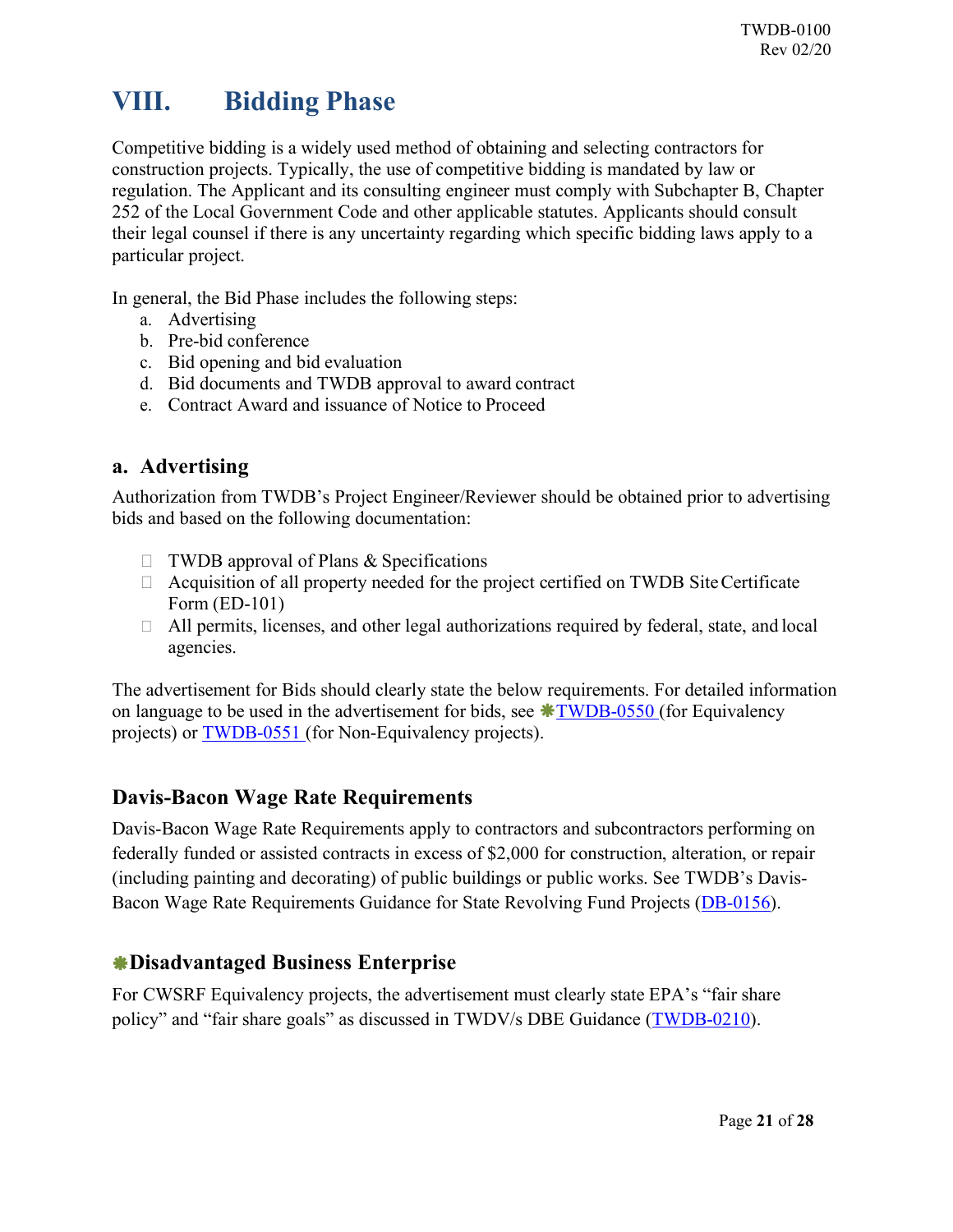#### <span id="page-21-0"></span>**Invitation to Bid**

The Invitation to Bid (or Instructions to Bidders) should summarize key information about the project. Its purpose is to attract bidders, announce the bidding schedule for the project, and provide sufficient information to enable prospective bidders to determine whether they should obtain copies of the bidding documents. Specific contract wording addressed in the Supplemental Contract Conditions must be included for Equivalency Program ( $\text{WTWDB-0551}$ ) or Non-Equivalency Program [\(TWDB-0550\)](https://www.twdb.texas.gov/financial/instructions/index.asp).

#### <span id="page-21-1"></span>**b. Pre-Bid Conference**

Pre-bid conferences help to familiarize prospective bidders with the site and scope of the work on projects. TWDB's Project Engineer/Reviewer should be notified concurrent with Bidders of the date, time, and location of the pre-bid conference.

It is advisable that no oral statements be made at the conference that cannot be appropriately reduced to written form in subsequent addenda.

#### <span id="page-21-2"></span>**Addenda**

Bidders must acknowledge receipt of all addenda with their bids to ensure that all bidders are bidding on the same effort. Addenda should be issued in an expeditious manner to all document holders of record. If addenda cannot be issued to bidders four days in advance of bid opening, a brief postponement of the bid opening may be justified. The addenda should be submitted to TWDB concurrent with issuance to Bidders.

#### <span id="page-21-3"></span>**c. Bid Opening and Bidder Evaluation**

Procedures to follow at the bid opening should be established ahead of time and included in the Instructions to Bidders. The TWDB Project Engineer/Reviewer should be notified concurrent with Bidders of the time, date and place of the bid opening.

After the bids have been opened and tabulated, the Applicant and Consulting Engineer should evaluate the bids and bidders according to the criteria and process outlined in the bid documents for determining responsiveness and responsibility of the bidder.

#### <span id="page-21-4"></span>**d. Bidding Documents and TWDB Approval to Award Contract**

The TWDB Project Engineer/Reviewer should receive the following information and documents as soon as possible after bid opening and before execution of the construction contract: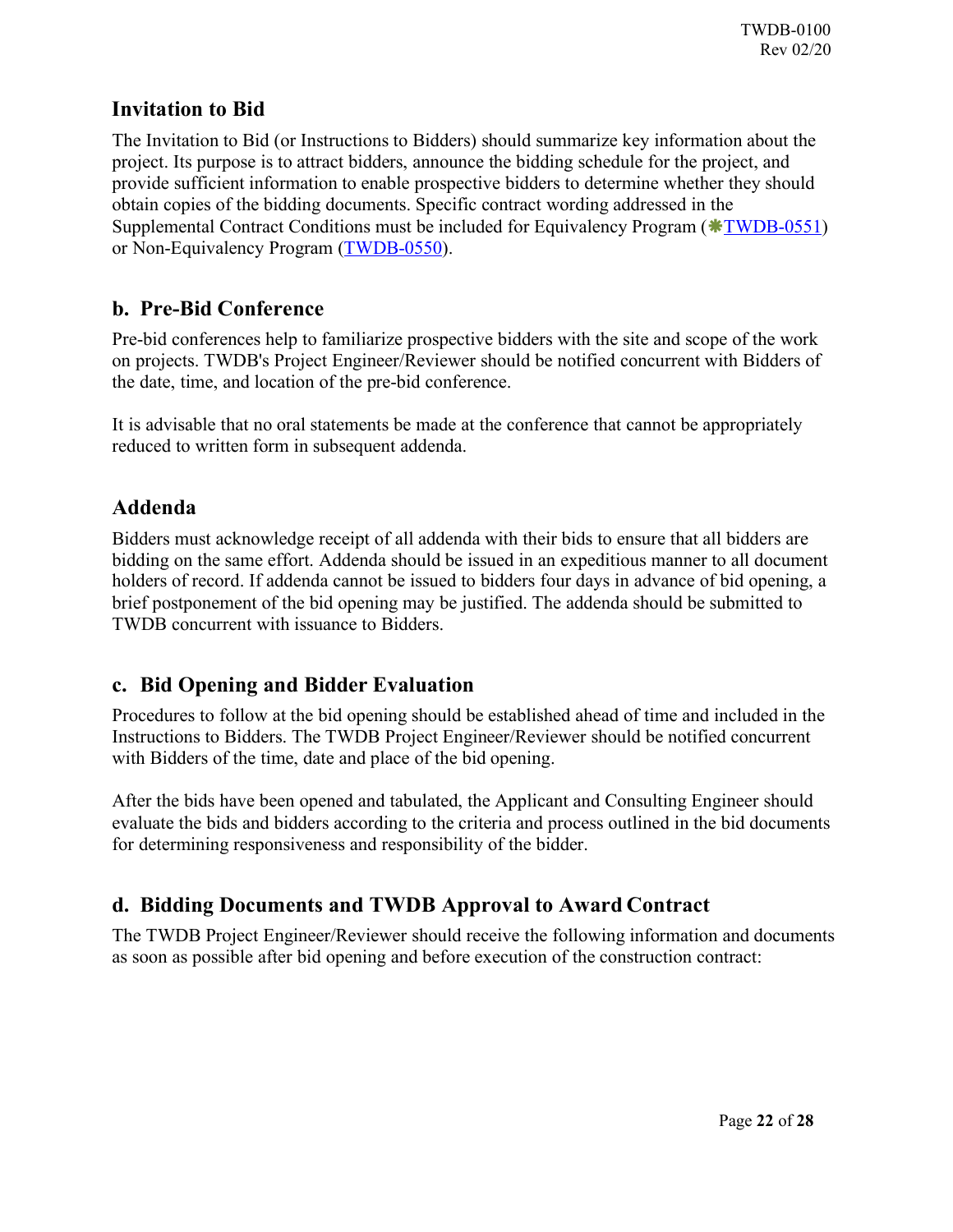$\Box$ Bid tabulation  $\Box$ Bid proposal of apparent low bidder with Bid Bond  $\Box$ Advertisement and affidavit of advertisement  $\Box$ Consulting Engineer's recommendation to Applicant for award.  $\Box$ Explanation for any rejected bids or other bidding irregularities  $\Box$ Construction inspection proposal  $\Box$ Site Certificate [\(ED-101\)](https://www.twdb.texas.gov/financial/instructions/index.asp) Vendor Compliance with Reciprocity of Non-Resident Bidder [\(TWDB-0459\)](https://www.twdb.texas.gov/financial/instructions/index.asp)  $\Box$  $\Box$ **\*** For Equivalency projects, DBE Documentation  $\Box$ For Equivalency projects, Certification Regarding Debarment, Suspension, and Other Responsibility Matters [\(SRF-404\)](https://www.twdb.texas.gov/financial/instructions/index.asp)

After receiving and reviewing the information identified as bid document submittals, the TWDB Project Engineer/Reviewer will authorize the Applicant to contingently award the construction contract.

#### <span id="page-22-0"></span>**e. Contract Award Document Submittals**

The applicant/consulting engineer should submit the following documents as soon as possible after contract award and prior to issuance of a Notice to Proceed to the contractor. Fully executed and bound construction contract documents must include the following submittals:

- $\Box$ Specifications as approved by TWDB with executed bid proposal
- $\Box$ Payment, Performance, and other Bonds with Power of Attorney
- $\Box$ Contingently executed Contract Agreement
- Proof of Insurance Certificate  $\Box$
- $\Box$ Executed Contractor's Act of Assurance, [ED-103](https://www.twdb.texas.gov/financial/instructions/index.asp)
- $\Box$ Executed Contractor's Resolution on Authorized Representative, [ED-104](https://www.twdb.texas.gov/financial/instructions/index.asp)
- $\Box$ Sufficiency of Funds Letter (if not previously submitted)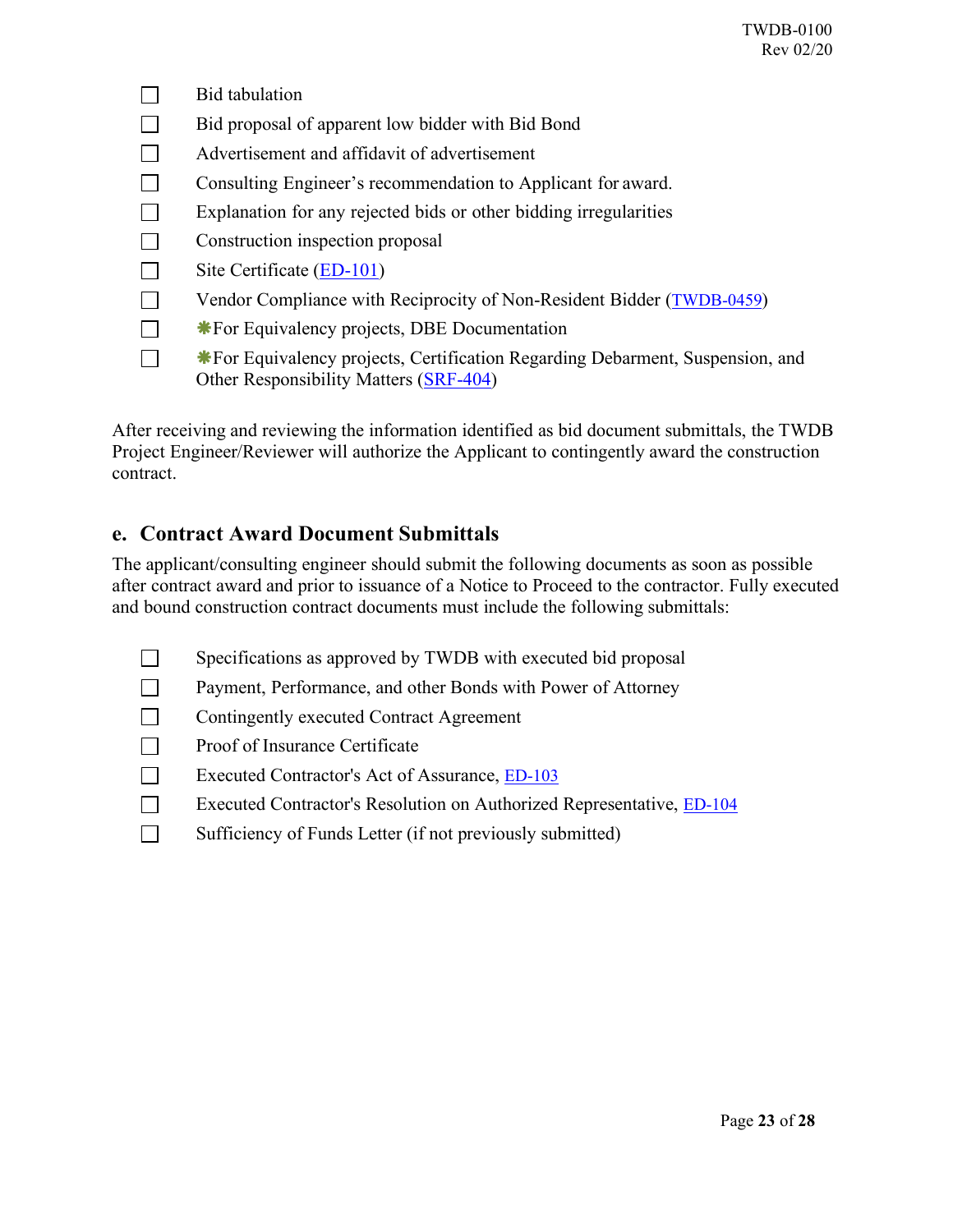## <span id="page-23-0"></span>**IX. Construction Phase**

After approval of contingently executed contract documents, the TWDB Project Engineer/Reviewer will issue a letter concurring with the issuance of a Notice to Proceed with construction.

Prior to issuing a Notice to Proceed and before initiating construction, the Applicant should take steps to verify that all prerequisites are in place to ensure construction is performed in accordance with the approved contract documents. The following are steps to help with this goal.

#### <span id="page-23-1"></span>**Preconstruction Conference**

A preconstruction conference should be scheduled prior to issuance of a Notice to Proceed and be attended by the owner, project engineer, contractor, and TWDB Project Engineer/Reviewer. The purpose of this meeting is to establish a working understanding among the parties as to the work to be accomplished and to discuss project schedules, milestones, procedures, program requirements, etc., for each construction contract.

#### <span id="page-23-2"></span>**Applicant Inspection**

The Applicant should provide adequate inspection of the project under the supervision of a licensed registered professional engineer and require the Engineer's assurance that the work is being performed in a satisfactory manner in accordance with the approved plans and specifications and sound construction principles and practices. The Applicant should require that a thorough, daily log of activities be maintained. The Applicant is responsible for ensuring that all required testing is conducted, observed, and documented.

#### <span id="page-23-3"></span>**Contractor Claims**

Awareness, documentation, and communication will aid in prevention and resolution of contractor claims. Loan money may not be eligible for increased costs due to claims.

The following construction phase issues are discussed in detail in the Supplemental Contract Conditions applicable to your project  $(*TWDB-0550$  $(*TWDB-0550$  for Equivalency projects, and [TWDB-](https://www.twdb.texas.gov/financial/instructions/index.asp)[0551](http://www.twdb.texas.gov/financial/instructions/index.asp) for Non-Equivalency projects).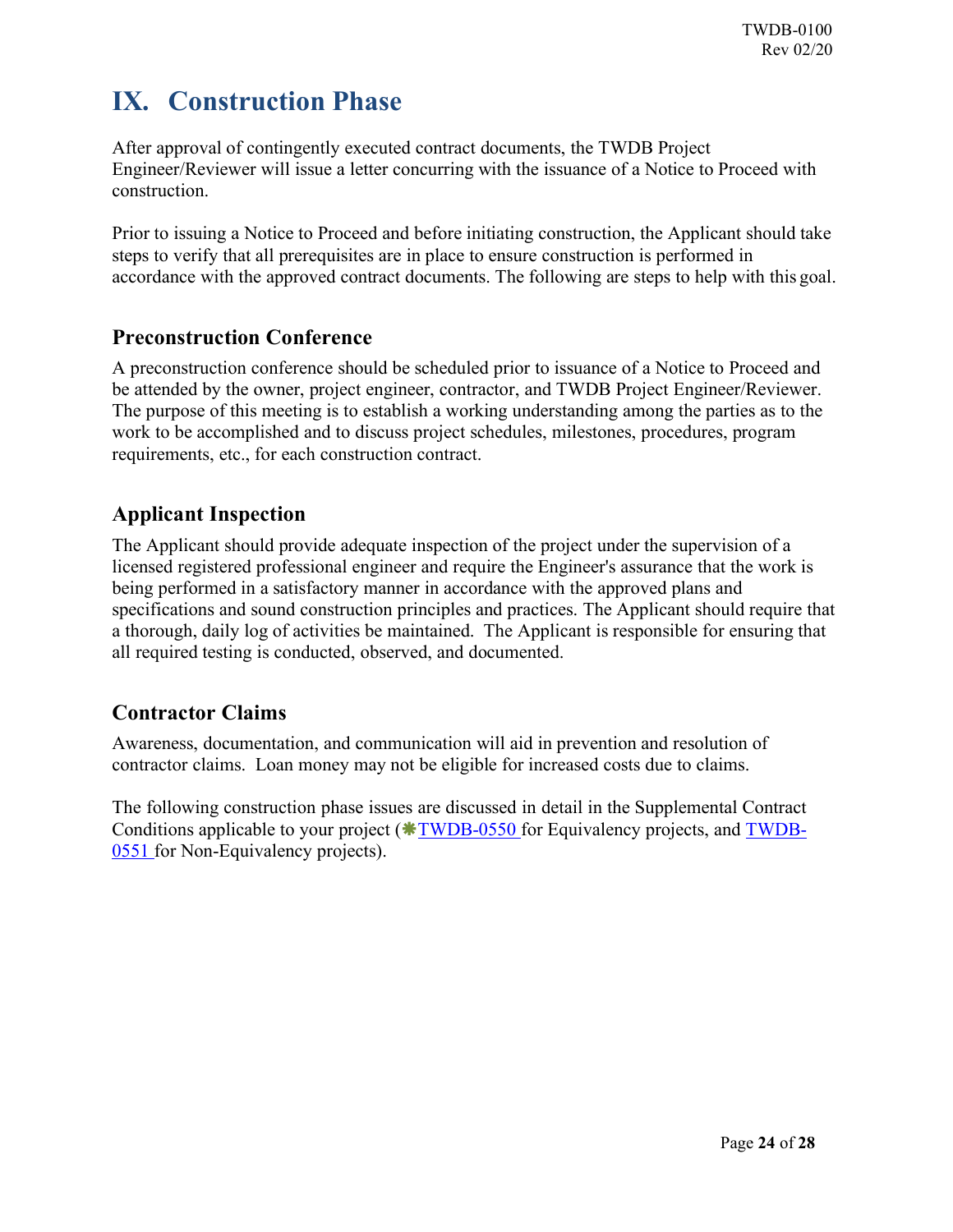#### <span id="page-24-0"></span>**TWDB Access to Construction Site**

TWDB personnel shall have access to the project site and any project records or reports.

- The TWDB Project Engineer/Reviewer will schedule periodic project site visits. The intent of these visits is to keep the TWDB informed of construction phase activities and progress of each contract.
- The TWDB Project Engineer/Reviewer will issue inspection reports. This report will be made available to the Applicant and the Consulting Engineer.
- $\triangleright$  The inspection report and Construction Observation visits are not intended to relieve the Applicant of the responsibility to provide adequate on-site inspection and engineering review to determine acceptability of the work, and is to ensure construction is in accordance with approved plans and specifications and in compliance with the contract documents.

#### <span id="page-24-1"></span>**Retainage**

Generally a minimum of 5% retainage is required by law on all public loan contracts [\(Texas](https://www.statutes.legis.state.tx.us/Docs/GV/htm/GV.2252.htm) [Governmental Code 2252.032\)](http://www.statutes.legis.state.tx.us/Docs/GV/htm/GV.2252.htm). The amount, deposit and investment requirements for retainage are unique to each construction project. If there is any uncertainty regarding specific situations, the Applicant's legal counsel should be consulted.

Retainage must not be released or reduced below 5% without the consent of the TWDB. A Certificate of Approval will be issued by TWDB after each contract is finalized and close out materials have been provided to the TWDB Project Engineer/Reviewer. This Certificate of Approval authorizes the Applicant to release the retainage to the contractor.

#### <span id="page-24-2"></span>**Change Orders**

The construction contract is between the Applicant and the Contractor and any change orders signed by these two parties become part of that contract regardless of TWDB funding eligibility or participation. Two (2) copies of the change order are to be sent to the TWDB's Project Engineer/Reviewer for review and approval in order to determine funding eligibility. TWDB Staff reviews and approves change orders for the following:

- $\triangleright$  Eligibility of funding
- $\triangleright$  Compliance with design criteria
- $\triangleright$  Avoidance of environmental impacts
- $\triangleright$  A change order resulting in a change of scope of the project that may require action by the TWDB
- $\triangleright$  A change order that may require action by TCEQ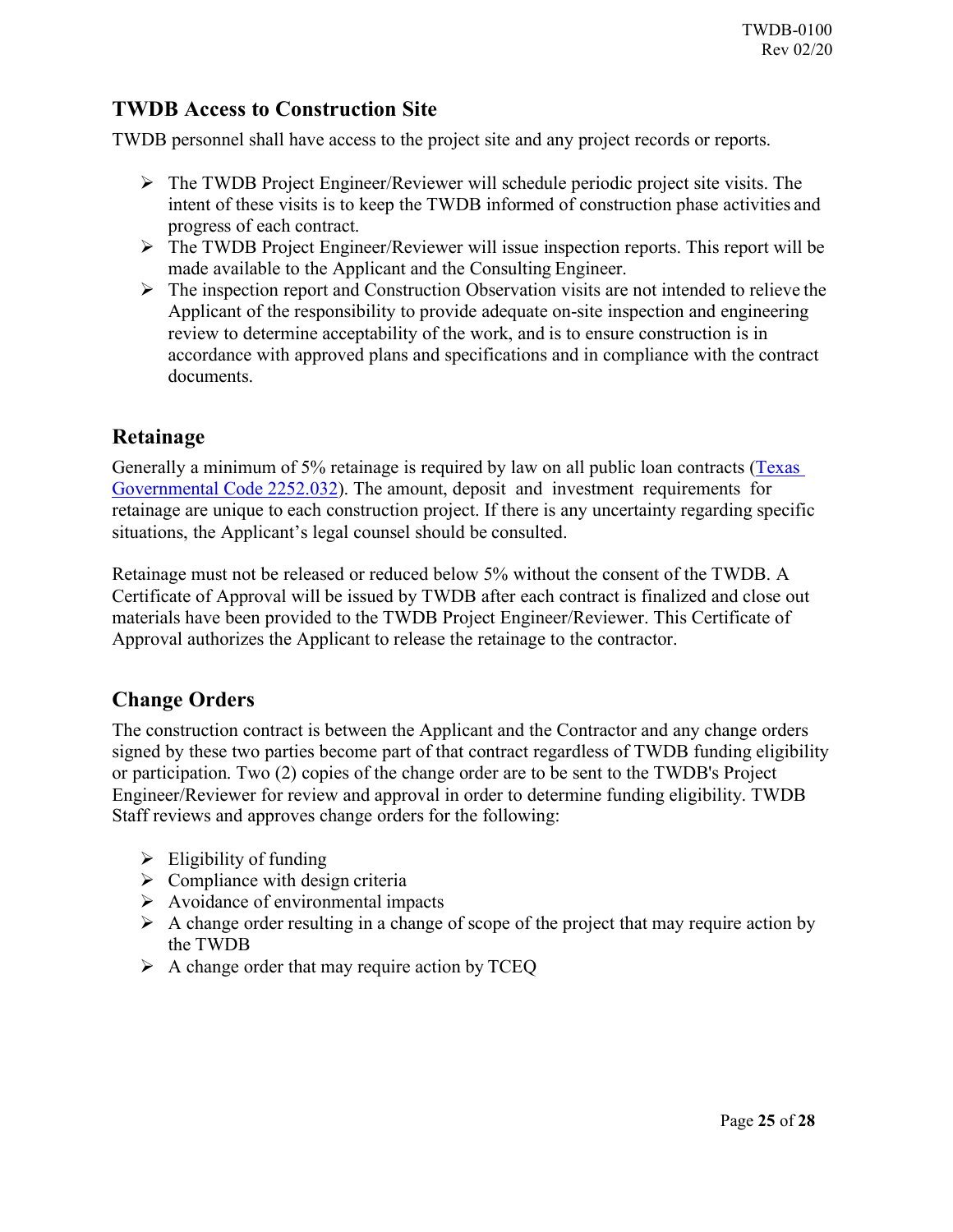#### <span id="page-25-0"></span>**Project Records**

It is in the Applicant's interest to keep an organized system of documentation for the project. Refer to Project Files & Construction Records, [WRD-017](https://www.twdb.texas.gov/financial/instructions/index.asp) for guidance.

#### <span id="page-25-1"></span>**Operation & Maintenance (O&M) Manuals**

Preparation of an O&M manual is encouraged and is an eligible use of TWDB funds. We suggest that the final O&M manual should be submitted to the Applicant before construction is 85% complete so that the manual will be available during start-up. For guidance, see O&M Manual Recommendations, [ED-006.](https://www.twdb.texas.gov/financial/instructions/index.asp)

#### <span id="page-25-2"></span>**Operations**

The following are staffing guidelines for your project:

- $\triangleright$  Hire and train operating personnel who will run the facility. They should be available during the later stages of construction and start-up, and if possible, they should have some input into the O&M manual.
- $\triangleright$  Operating personnel should visit the project during construction. Caution them to give no direction to the Contractor. However, their comments and suggestions should be forwarded to the Consulting Engineer for consideration.
- $\triangleright$  Provide operator training prior to acceptance of the facility that includes review of the O&M manual and, if possible, on-site training by supplier's representatives during startup.
- $\triangleright$  Staffing should be in accordance with the Operation and Maintenance manual.

#### <span id="page-25-3"></span>**TWDB Closeout Submittals**

The following information and documents should be submitted to the TWDB Project Engineer/Reviewer prior for TWDB issuance of a Certificate of Approval and authorization of release of final retainage:

| $\Box$ |  |  | A copy of the contractor's final payment request. |
|--------|--|--|---------------------------------------------------|
|        |  |  |                                                   |

- $\Box$ Two (2) copies of any outstanding change orders not approved by TWDB to date or a statement that there are no further change orders.
- $\Box$ An affidavit by the contractor that all bills have been paid.
- $\Box$ Consulting Engineer's certification that the contract has been completed and that the work was constructed in accordance with the approved plans and specifications.
- Acceptance of the work under this contract by the Applicant in the form of a  $\perp$ written resolution or other formal action.
- $\Box$ Notification of the beginning date of the warranty period for the contract and confirmation that the as-built or record drawings have been received from the contractor.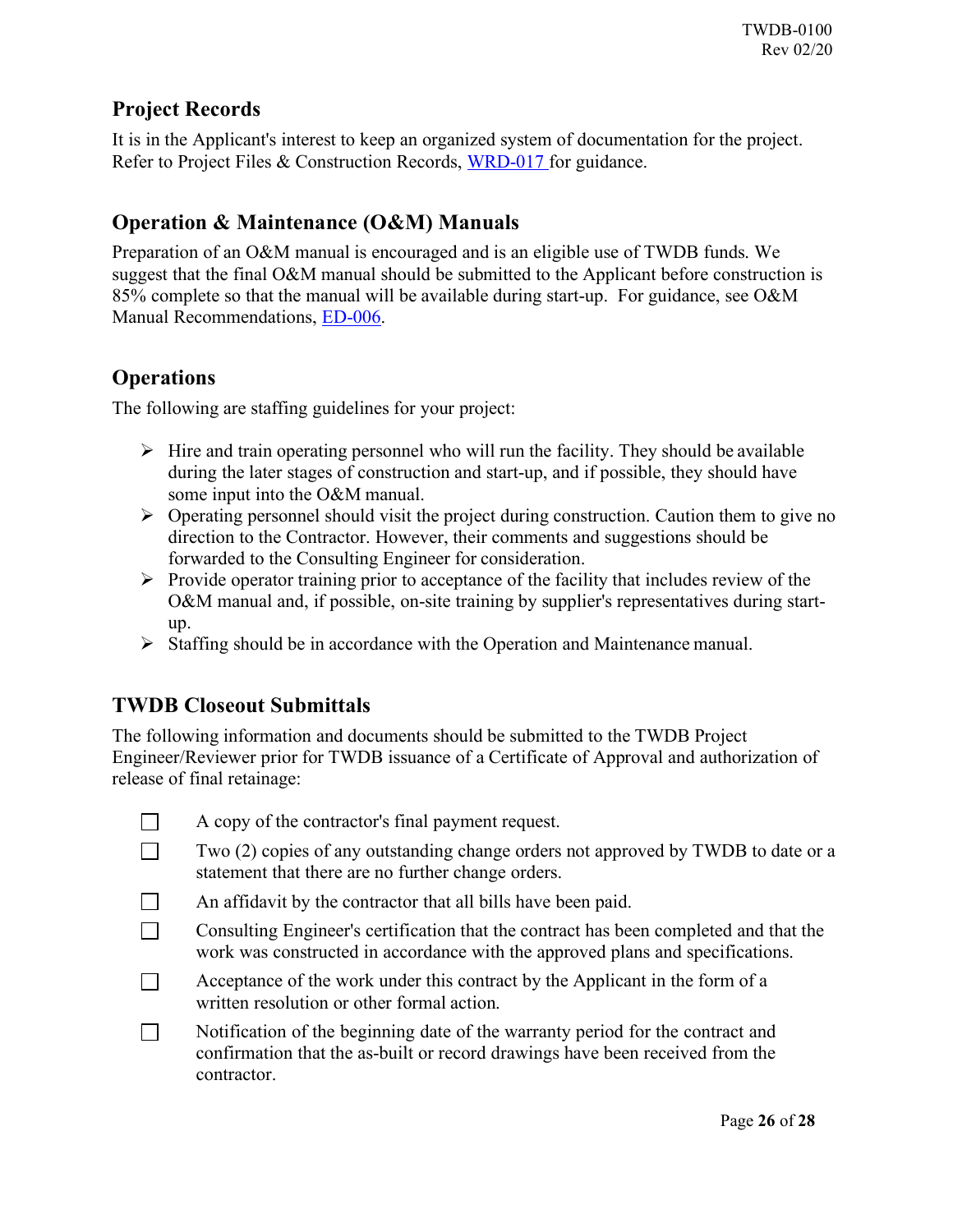#### <span id="page-26-0"></span>**Post Construction**

The TWDB has an interest in the continuing performance of the facility for the life of the loan.

- $\triangleright$  TWDB representatives may make a visit to the facility during the one-year warranty period to assist the Applicant in reviewing performance, operations, and maintenance.
- TWDB's Financial Compliance Staff will monitor the Applicant for the life of the loan to ensure compliance with the bond indenture.
- $\triangleright$  The water conservation plan required by the loan should remain in effect for the life of the loan. Recipients of financial assistance of greater than \$500,000 are required to report annually on the implementation and status of the required water conservation program for a minimum of three years after the date of loan closing.
- $\triangleright$  TWDB staff will monitor compliance with any special environmental mitigation measures, as appropriate.